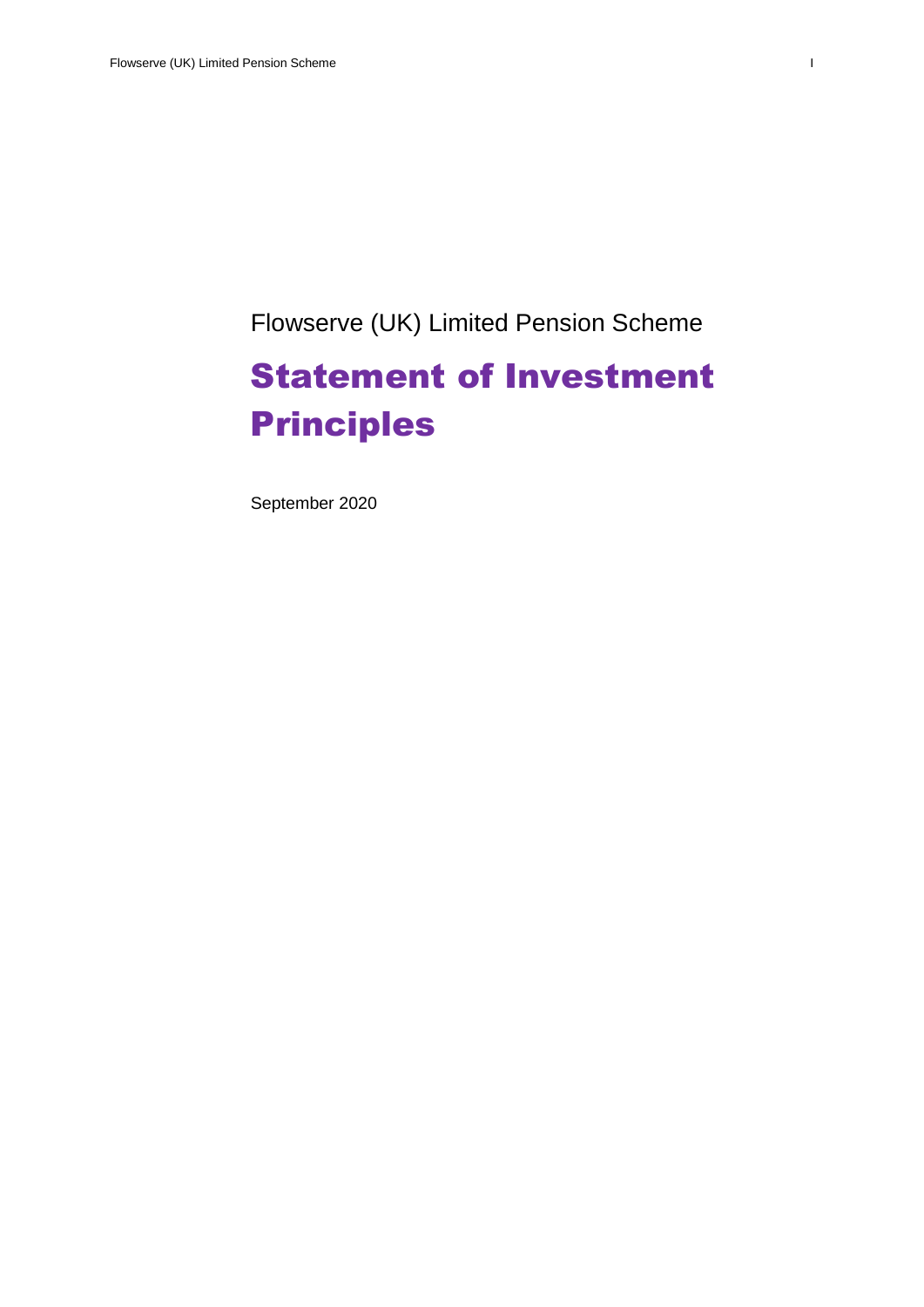# Table of Contents

| Section 6 : Social, Environmental or Ethically Responsible Investment & Corporate |  |
|-----------------------------------------------------------------------------------|--|
|                                                                                   |  |
|                                                                                   |  |
|                                                                                   |  |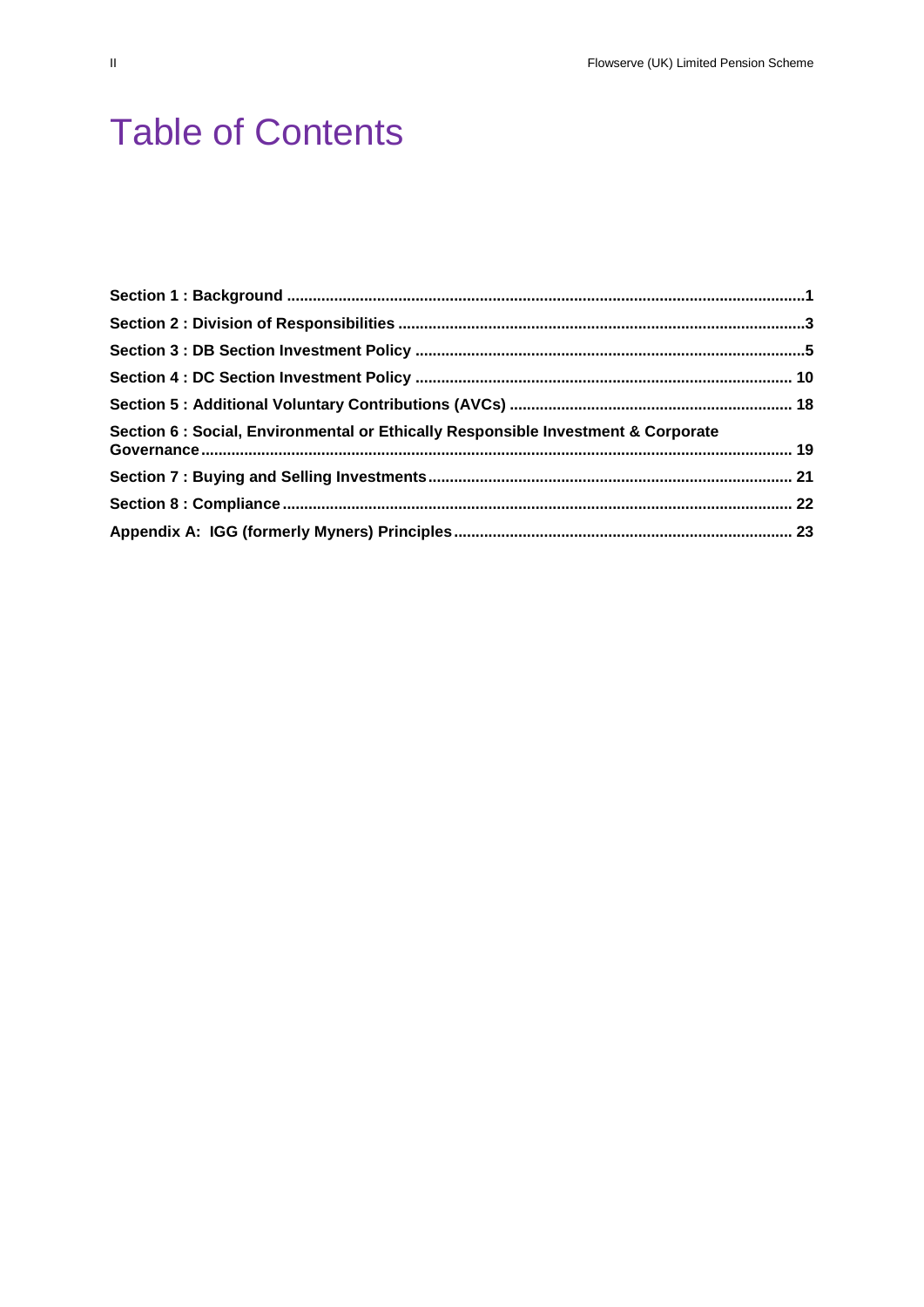## Section 1: Background

1.1 In this statement the following terms shall have the following meanings:

"**Investment Consultant**" means Towers Watson Limited

**"Investment Managers"** means BlackRock Investment Management (UK) Limited ("BlackRock"), Towers Watson Investment Management ("TWIM"), Aviva (which utilises funds managed by Schroder Investment Management Limited and Aviva Investors Limited), Legal and General Investment Management ("LGIM") and HSBC.

**"Custodian"** means Bank of New York Mellon (International) Limited ("BNYM")

**"Pension Act"** refers to the Act passed in 1995 (and as updated by the Pensions Act 2004) that, amongst other things requires trustees to prepare and regularly review a statement of the principles governing investment decisions

"**Scheme**" means the Flowserve (UK) Limited Pension Scheme

**"Scheme Actuary"** means Actuary as defined in the rules of the Scheme

"**Trustees**" means the Trustees of the Flowserve (UK) Limited Pension Scheme

- 1.2 The Scheme consists of two sections, a Defined Benefit (DB) section and a Defined Contribution (DC) section. The Trustees have adopted a different approach to the investment of the two sections. The DB section investment principles are contained in part three of this statement. The DC section investment principles are in part four. The remaining parts relate to both sections of the Scheme.
- 1.3 The Trustees' investment responsibilities are governed by the Scheme's trust deed: a copy of the relevant clause, of which this Statement takes full regard, is available for inspection.
- 1.4 The Scheme is registered under the Finance Act 2004.

## **Pensions Acts**

- 1.5 Under the Pensions Act 1995 (and as updated by the Pensions Act 2004), the Trustees are required to prepare and regularly review a statement of the principles governing investment decisions. This document fulfils that requirement.
- 1.6 Before preparing this document, the Trustees have consulted the employer, Flowserve GB Limited and they will continue to consult prior to any further revision. However, the ultimate power and responsibility for deciding investment policy lies with the Trustees.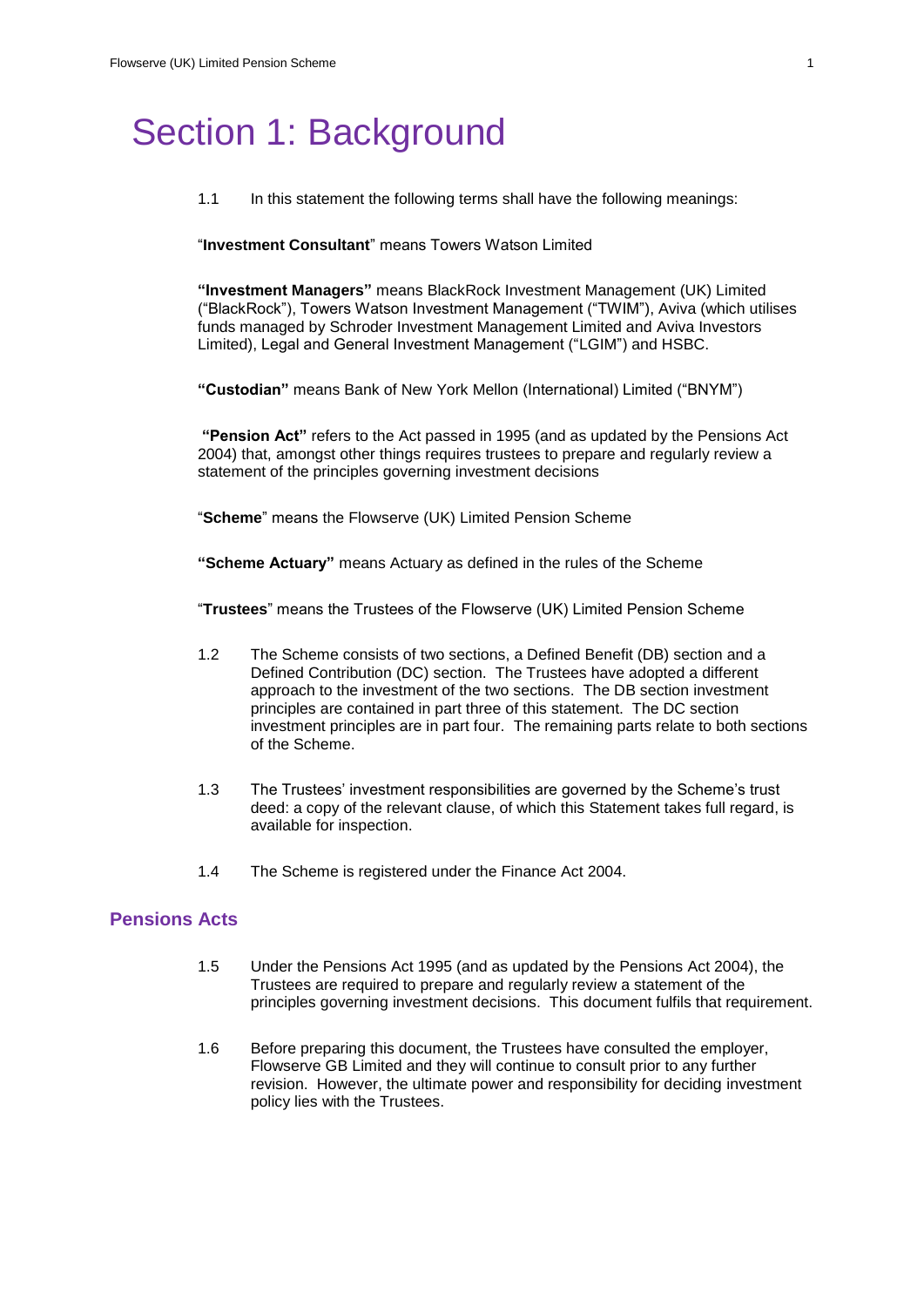1.7 Before preparing this document, the Trustees have sought advice from the Scheme's Investment Consultant and the Scheme Actuary. The Trustees will review this document, in consultation with the Investment Consultant and Scheme Actuary usually once a year and at least every three years, or sooner following a significant change in investment policy or where the Trustees consider a review is needed for other reasons. Before preparing this document, the Trustees have had regard to the requirements of the Pensions Act 1995 concerning diversification of investments and the suitability of investments and the Trustees will consider those requirements on any review of this document or any change in their investment policy. The Trustees will refer to this document where necessary to ensure that they exercise their powers of investment so as to give effect to the principles set out in it as far as reasonable.

### **Financial Services and Markets Act 2000**

1.8 In accordance with the Financial Services and Markets Act 2000, the Trustees will set general investment policy, but will delegate responsibility for selection of specific investments to an appointed Investment Manager, which may include an insurance company. The Investment Manager will provide the skill and expertise necessary to competently manage the investments of the Scheme.

## **IGG (formerly Myners) compliance**

- 1.9 The Trustees have reviewed their compliance with the IGG principles (as stated in Appendix A)
- 1.10 Given that the time spent dealing with Scheme issues generally falls within the hours of normal employment, the Trustees feel that it is inappropriate to be further compensated for their time.
- 1.11 The Trustees have reviewed their governance arrangements and have decided to put in place a sub-committee to help better manage their collective responsibilities. The Trustees have put in place a terms of reference for this subcommittee, which outlines the responsibilities that have been delegated to the subcommittee and those that remain with the main Board. As before, the relevant expertise is achieved through periodic training and through seeking expert advice when required.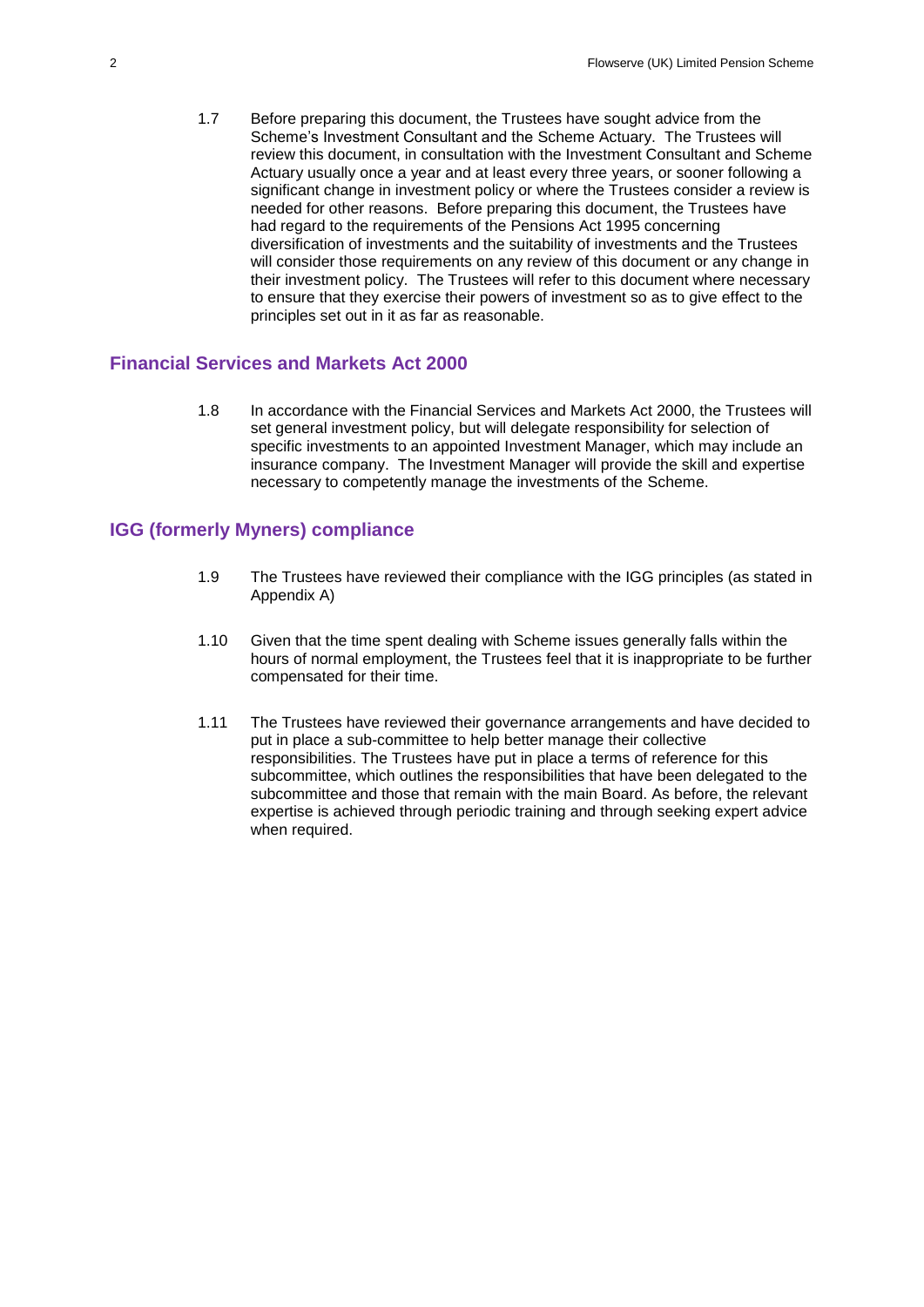## Section 2 : Division of Responsibilities

2.1 The Trustees have ultimate responsibility for decision-making on investment matters. In order to ensure that investment decisions are taken only by persons or organisations with the skills, information and resources necessary to take them effectively, the Trustees may delegate some of these responsibilities.

### **Trustees**

- 2.2 The Trustees are responsible for:
	- Reviewing the content of this Statement regularly, in conjunction with the investment consultants and the Scheme Actuary, and modifying it if deemed appropriate.
	- Reviewing the investment policy following the results of each actuarial review and/or investment strategy review.
	- Assessing the quality of the performance and processes of the Investment Manager(s) by means of regular reviews of the investment results and other information, such as meetings with the Investment Manager(s) and written reports.
	- Appointing (and dismissing) investment manager(s).
	- Consulting with the Employer when considering any amendment to this Statement.
	- Monitoring compliance of the investment arrangements with this Statement on an ongoing basis.
- 2.3 The Trustees have appointed investment managers who are authorised and regulated by the Financial Conduct Authority to undertake investment business. The Trustees have taken written investment advice on whether investments are satisfactory from the Investment Consultant in the context of Section 36 of Pensions Act 1995 (as amended). The Trustees will continue to monitor, and take advice on, the investments on an ongoing basis.

#### **Investment Managers**

- 2.4 For the DB Section the investment managers are responsible for:
	- Discretionary management of the portfolio, including implementation (within guidelines given by the Trustees) of changes in the asset mix and selecting securities within each asset class.
	- Providing the Trustees with quarterly statements of the assets together with a quarterly report on actions and future intentions, and any changes to the processes applied to the portfolio.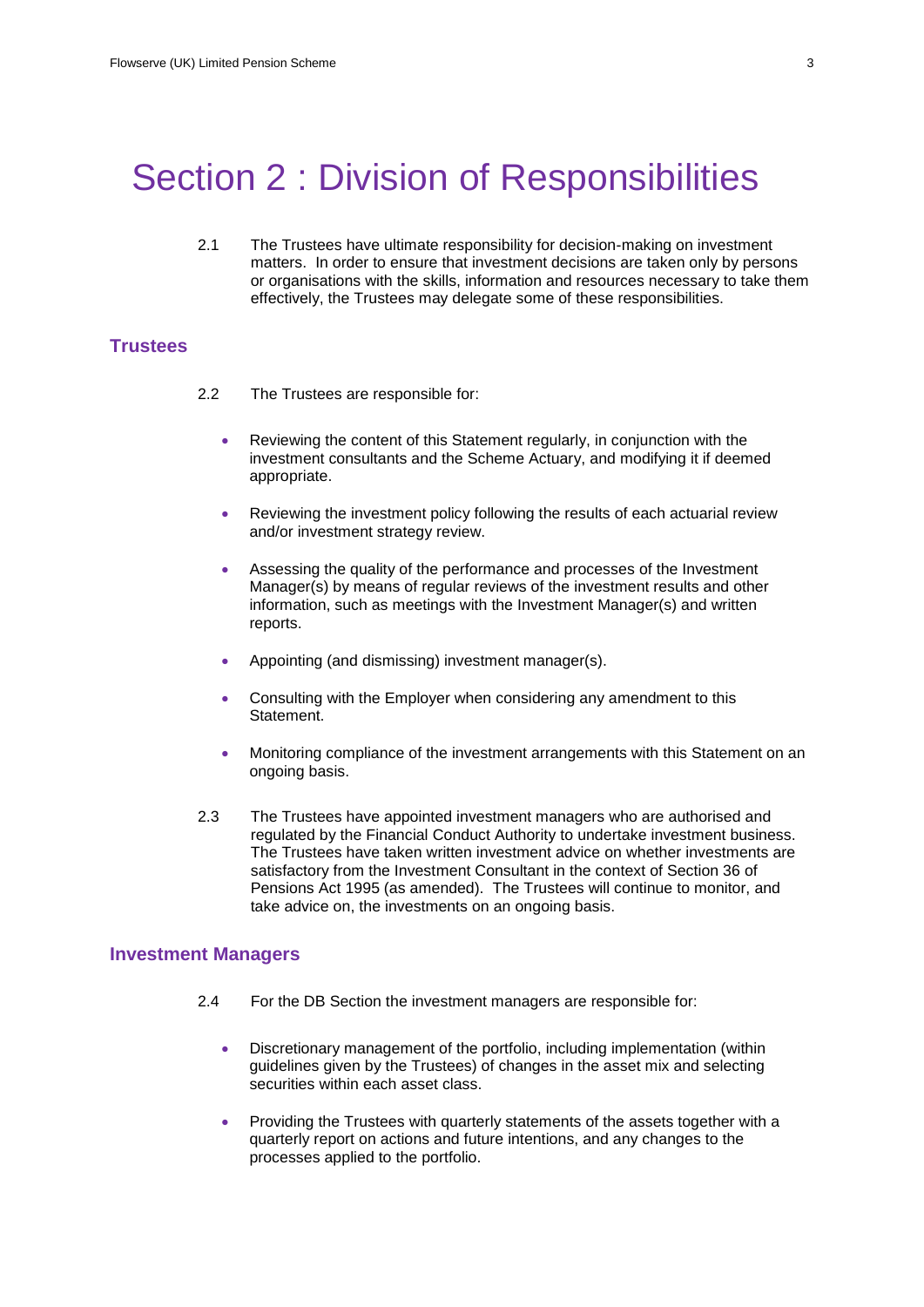• Informing the Trustees of any changes in the internal objectives and guidelines of any pooled funds used by the Scheme as soon as practicable.

## **Professional Advisors**

2.5 The Trustees agree with the IGG (formerly Myners) best practice of paying particular attention to managing and contracting with external advisers (including advice on strategic asset allocation, investment management and actuarial issues). The Trustees believe that the current arrangement (using a single advisory firm for both actuarial and investment advice) has certain advantages for the Scheme. The Trustees will continue with the current arrangement until this ceases to be appropriate.

## **Investment Consultant**

- 2.6 **Towers Watson Limited**, the investment consultant's responsibilities include:
	- Participating with the Trustees in reviews of this statement.
	- Advising the Trustees as requested:
		- o through consultation with the Scheme Actuary on how any changes in benefits, membership and funding position may affect the manner in which the assets should be invested;
		- $\circ$  on how any changes at the investment manager(s) could affect the interests of the Scheme;
		- o on how any changes in the investment environment could either present opportunities or problems for the Scheme.
	- Undertaking project work as requested, including:
		- o reviews of asset allocation policy;
		- o reviews of the investment managers.
	- Advising on the selection of new managers and/or custodians.

### **Scheme Actuary**

- 2.7 The Scheme Actuary's responsibilities include:
	- Performing the triennial (or more frequently, as required) valuations of the Scheme and advising on the appropriate contribution levels for the future.
	- Assessing the funding position of the Scheme against all statutory funding requirements and advising on the appropriate response to any shortfall.
	- Liaising with the investment consultant on the suitability of the Scheme's investment strategy given the financial characteristics of the Scheme.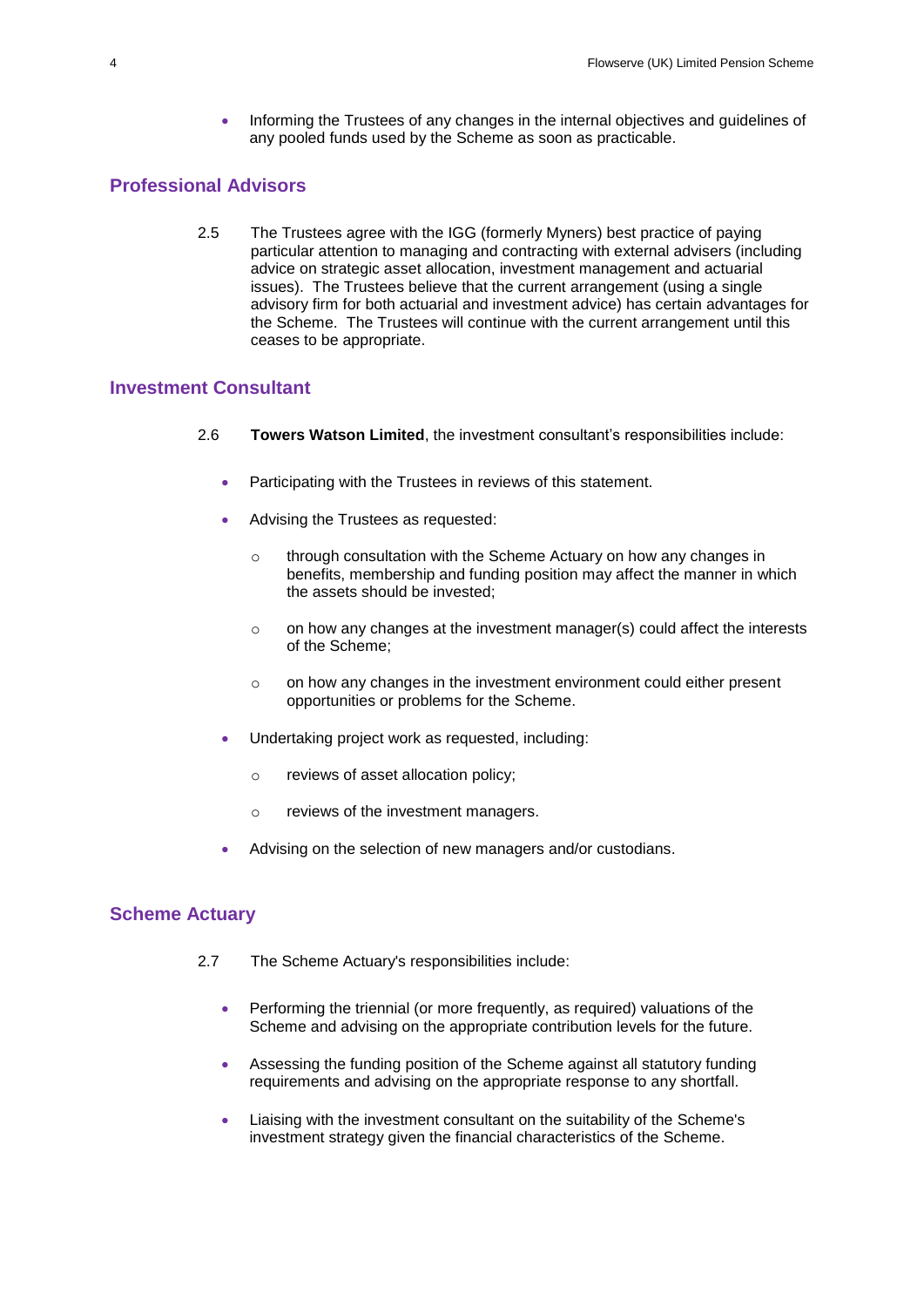# Section 3: DB Section Investment Policy

- 3.1 The Trustees' main aims are:
	- To make sure that they can meet the obligations to the beneficiaries of the Scheme.
	- To pay due regard to Flowserve GB's interests on the size and incidence of employers' contribution payments.
	- To generate a reasonable level of return, without undue exposure to risk.

#### **Investment management**

- 3.2 The assets of the Scheme are managed by BlackRock and TWIM in pooled funds. It is the intention of the Trustees to review the investment strategy on a regular basis.
- 3.3 The Scheme benchmark will be determined from time to time (without revising this Statement of Investment Principles) with regard to maximising the chance of achieving the Scheme's investment objective.
- 3.4 The Scheme has a journey plan which assumes a time horizon to reach the Scheme's long-term funding target of 100% funded on an appropriate selfsufficiency basis.
- 3.5 The Trustees monitor the actual allocation across asset classes against the Scheme's Journey Plan and rebalance using cashflows and manual adjustments where appropriate to achieve the required de-risking.
- 3.6 The portfolio is invested in a range of BlackRock passive pooled funds through a discretionary Liability Driven Investment (LDI) Portfolio, and a TWIM pooled fund (Core Diversified Fund, "CDF"), which are specifically designed for pension funds.
- 3.7 The investment manager is regulated by the Financial Conduct Authority and has day to day responsibility for the investment of the Scheme's assets. As required by the Financial Services Act, there are signed Agreements with the managers, which comply in all respects with this Statement. The Agreements provide important protections for the Scheme and for the Trustees. It also sets out the terms on which the assets are managed, including the investment briefs, guidelines and all of the restrictions under which the investment managers work.
- 3.8 A copy of the Investment Management Agreement is available for inspection.

## **Expected return**

3.9 The Trustees expect that over the long term the investment strategy will produce a return sufficient to meet the Scheme Actuary's investment return assumptions used in the actuarial valuation.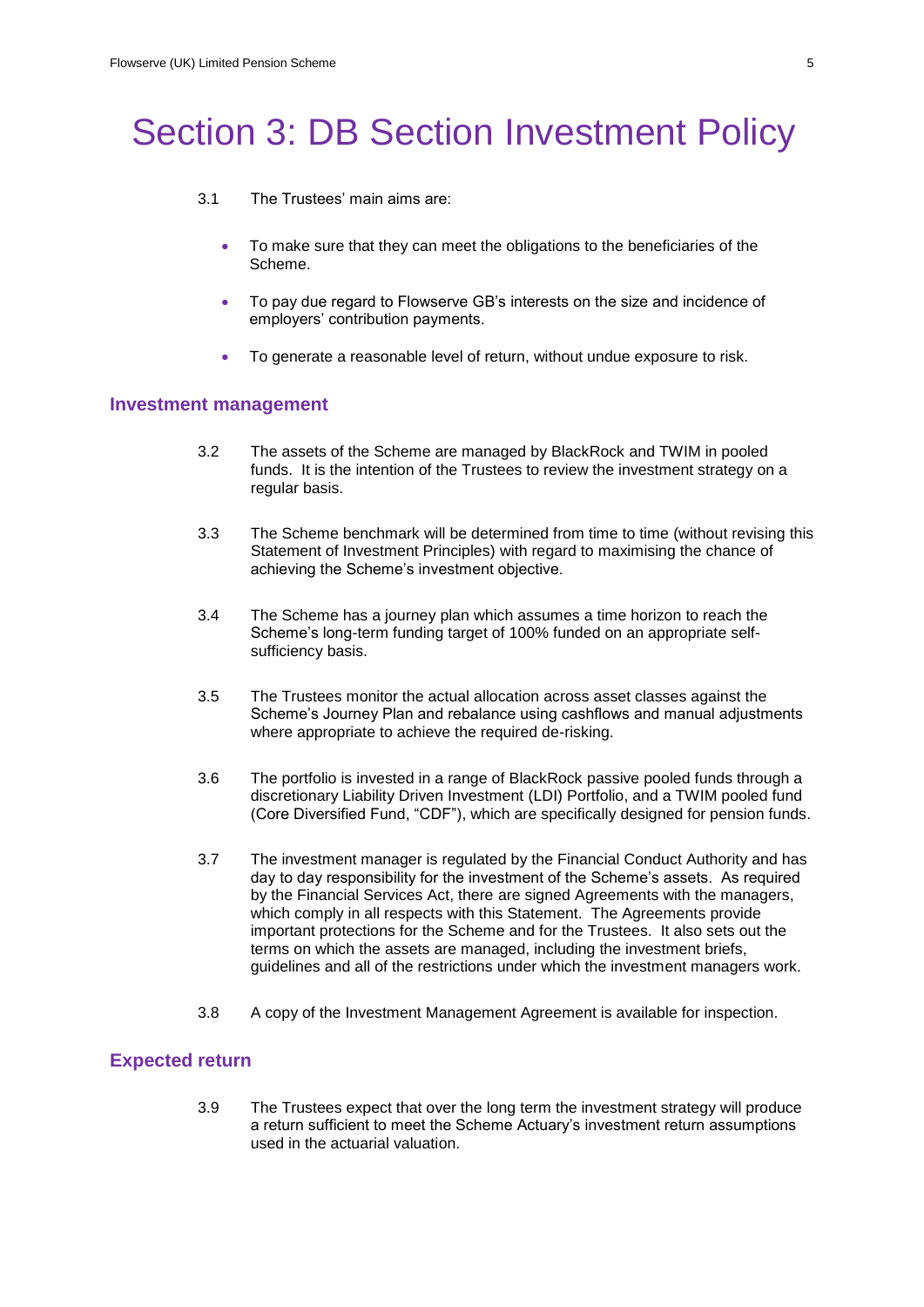## **Diversification**

3.10 The choice of asset allocation specified above and the choice of investment managers are designed to ensure that the Scheme's investments are adequately diversified.

## **Suitability**

3.11 The Trustees have taken advice from the Scheme's Actuary and Investment Consultant and consider that the benchmark ranges are currently suitable for the Scheme given its liability profile.

## **Liquidity**

3.12 The Trustees, together with the Scheme's administrators, will ensure that they hold sufficient cash to meet the likely benefit outgo from time to time. The Trustees' policy is that there should be sufficient investments in liquid or readily realisable assets to meet unexpected cashflow requirements in the majority of foreseeable circumstances. The Trustees have also determined a policy for meeting cashflow requirements that is consistent with the Scheme's overall investment policy.

## **Rights attached to investments**

- 3.13 The Trustees' policy is to delegate responsibility for the exercising of rights (including voting rights) attaching to investments to the investment managers and to encourage the managers to exercise those rights. TWIM then delegates exercising of rights to the underlying investment managers and encourages them to exercise the rights. BlackRock and TWIM's underlying investment managers provide regular reports detailing their voting activity.
- 3.14 The Trustees support the Institutional Shareholders (ISC) Code of Principles. The investment manager complies with these principles.

#### **Soft commissions**

3.15 The Scheme's investment managers do not enter into soft commission arrangements with brokers in relation to the Scheme's assets.

#### **The Trustees policy with regard to risk**

- 3.16 The Trustees pay close regard to the risks which may arise through a mismatch between the Scheme's assets and its liabilities and the risks which may arise from the lack of diversification of investments.
- 3.17 Subject to satisfying the risk from a mismatch of assets and liabilities, the Trustees believe that the asset allocation policy in place provides an adequately diversified distribution of assets. The current Agreement with the investment managers has regard to the need to diversify within each class of assets. The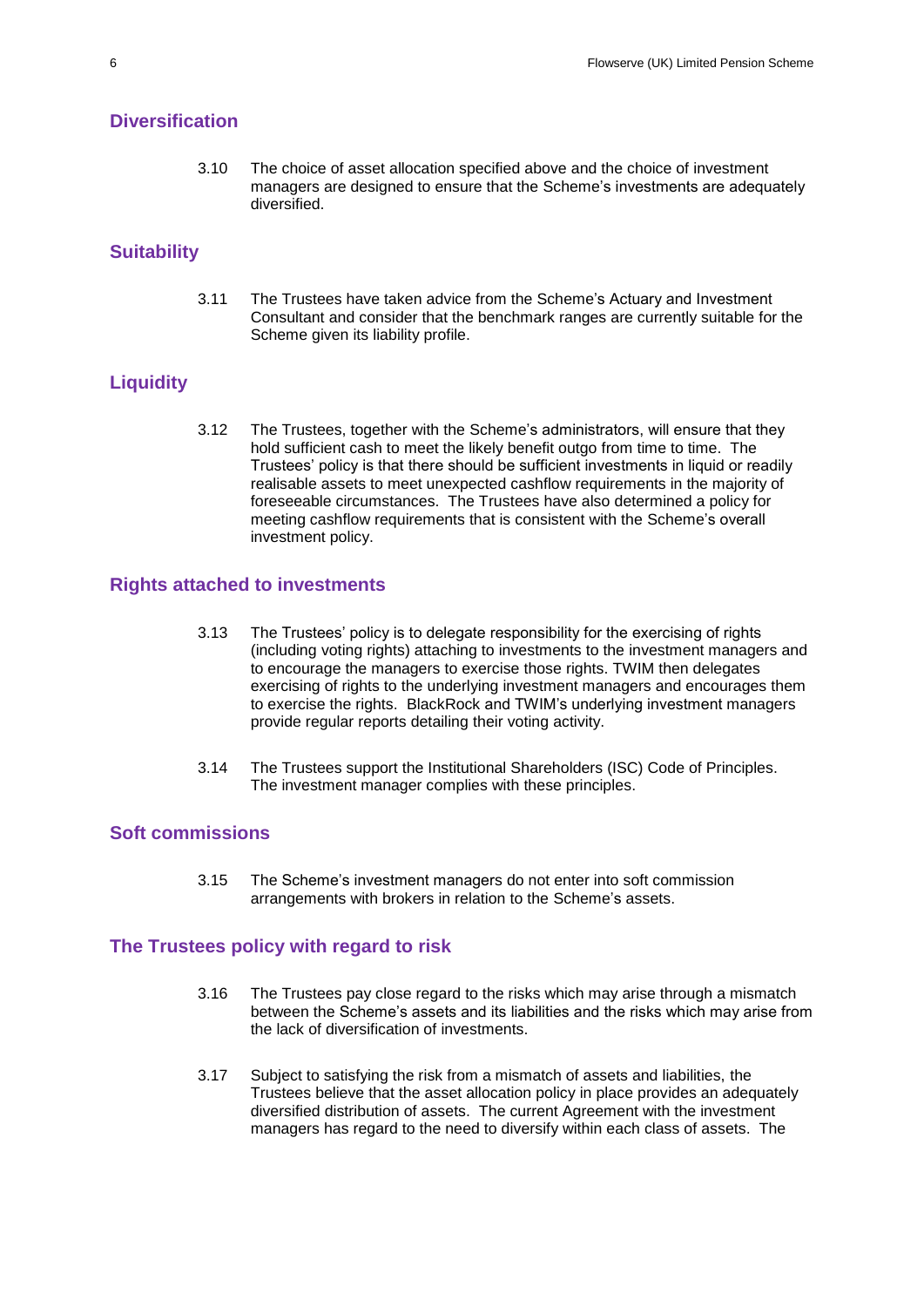Agreements also includes a number of guidelines which, amongst other things, are designed to ensure that only suitable investments are held by the Scheme.

- 3.18 The Trustees recognise that there is a risk in holding assets that cannot easily be sold should the need arise. To guard against this, the Trustees review the profile of the Managers' portfolios to ensure that there is sufficient liquidity to meet the likely cash flow demands and hold a liquidity buffer in readily realisable assets to meet unforeseen cashflows.
- 3.19 The terms of the Agreement do not allow the investment manager to do anything that could be considered to be speculative, or 'trading' by the Financial Services and Tax authorities.
- 3.20 The Trustees recognise a number of risks involved in the investment of the assets of the Scheme:

#### **Solvency risk and mismatching risk:**

- are measured through a qualitative and quantitative assessment of the expected development of the liabilities relative to the current and alternative investment policies
- are managed through assessing the progress of the actual growth of the liabilities relative to the selected investment policy

#### **Manager risk:**

- is measured by the expected deviation of the prospective risk and return, as set out in the managers' objectives, relative to the investment policy
- is managed by monitoring the actual deviation of returns relative to the objective and factors supporting the managers' investment processes

#### **Liquidity risk:**

- is measured by the level of cashflow required by the Scheme over a specified period
- is managed by the Scheme's administrators assessing the level of cash held in order to limit the impact of the cashflow requirements on the investment policy

### **Political risk:**

- is measured by the level of concentration of any one market leading to the risk of an adverse influence on investment values arising from political intervention
- is managed by regular reviews of the actual investments relative to policy and through regular assessment of the levels of diversification within the existing policy

#### **Sponsor risk:**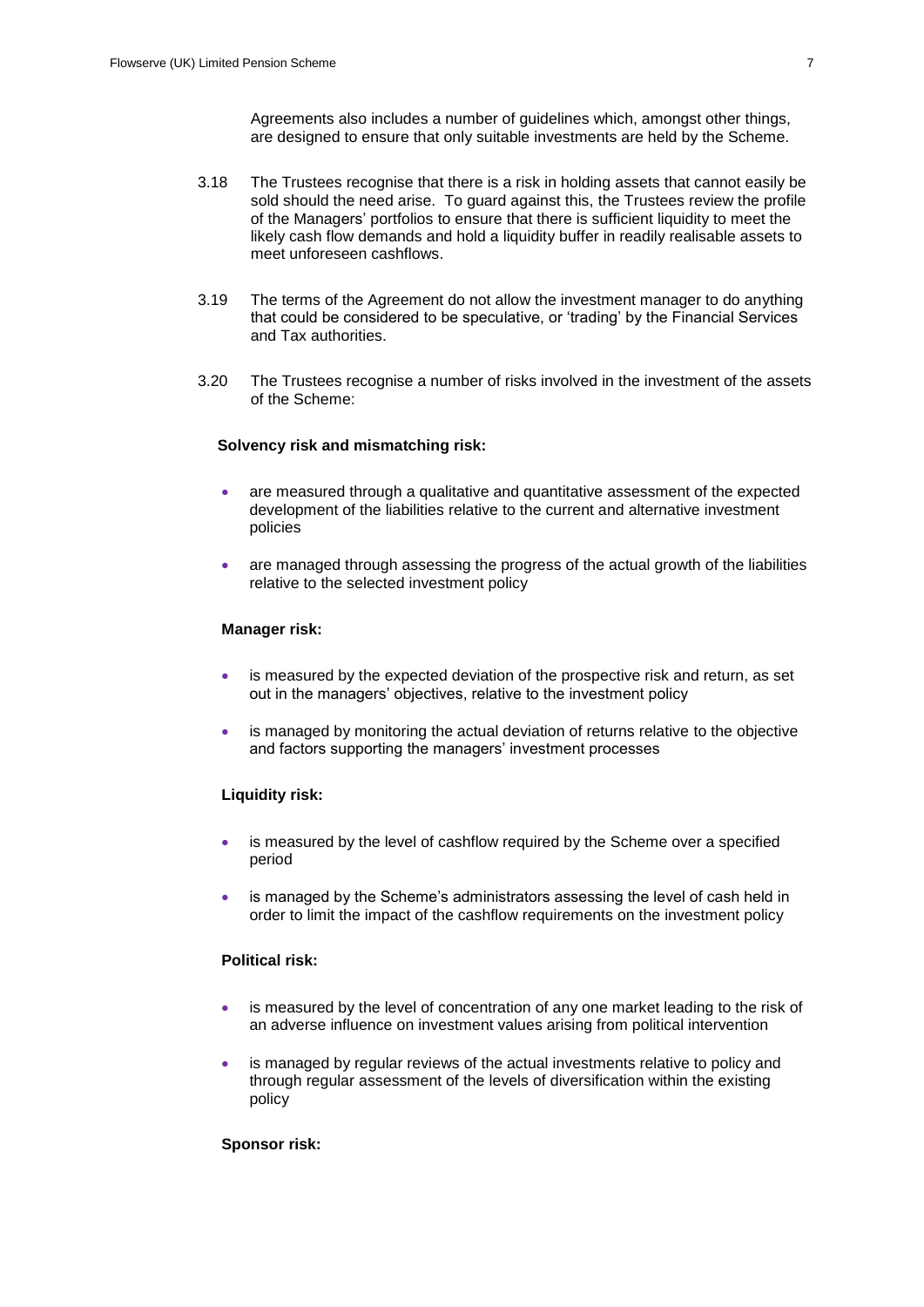- is measured by the level of ability and willingness of the sponsor to support the continuation of the Scheme and to make good any current or future deficit
- is managed by assessing the interaction between the Scheme and the sponsor's business, as measured by a number of factors, including the creditworthiness of the sponsor and the size of the pension liability relative to a number of metrics reflecting the financial strength of the sponsor.

## **Manager monitoring (applicable to both the DB and DC sections of the Scheme)**

- 3.21 The investment managers' appointment will be reviewed at least on an annual basis by the Trustees, based on the results of their ongoing monitoring of performance and investment process and of the investment managers' compliance with the requirements of the Pensions Act concerning diversification and suitability, where relevant. Advice on the suitability of investments will be provided by the Scheme's investment consultant.
- 3.22 The Trustees ensure that, in aggregate, the portfolio is consistent with the policies set out in this Statement, in particular those required under regulation 2(3)(b) of the Occupational Pension Schemes (Investment) Regulations (2005). The Trustees will also ensure that the investment objectives and guidelines of any particular pooled vehicle are consistent with their policies, where relevant to the mandate in question. Where segregated mandates are used, the Trustees will use their discretion, where appropriate, to set explicit guidelines within the Investment Management Agreement to ensure consistency with the Trustees' policies, where relevant to the mandate.
- 3.23 To maintain alignment with the Trustees' policies and objectives, the investment managers will be provided with the most recent version of the Scheme's Statement of Investment Principles on an annual basis and are required to explicitly confirm that the Scheme's assets are managed in line with the Trustees' policies as outlined in the Statement.
- 3.24 In assessing the stewardship and engagement activities of the investment managers, the Trustees will consider relevant matters including the capital structure of investee companies, actual and potential conflicts, other stakeholders and the ESG impact of underlying holdings.
- 3.25 Should the Trustees' monitoring process reveal that a manager's portfolio is not aligned with the Trustees' policies, the Trustees will engage with the manager further to encourage alignment. This monitoring process includes specific consideration of the sustainable investment/ESG characteristics of the portfolio and managers' engagement activities. If, following engagement, it is the view of the Trustees that the degree of alignment remains unsatisfactory, the manager will be terminated and replaced.
- 3.26 For most of the Scheme's investments, the Trustees expect the investment managers to invest with a medium to long time horizon, and to use their engagement activity to drive improved performance over these periods.
- 3.27 The Trustees appoint their investment managers with an expectation of a longterm partnership, which encourages active ownership of the Scheme's assets. When assessing a manager's performance, the focus is on longer-term outcomes,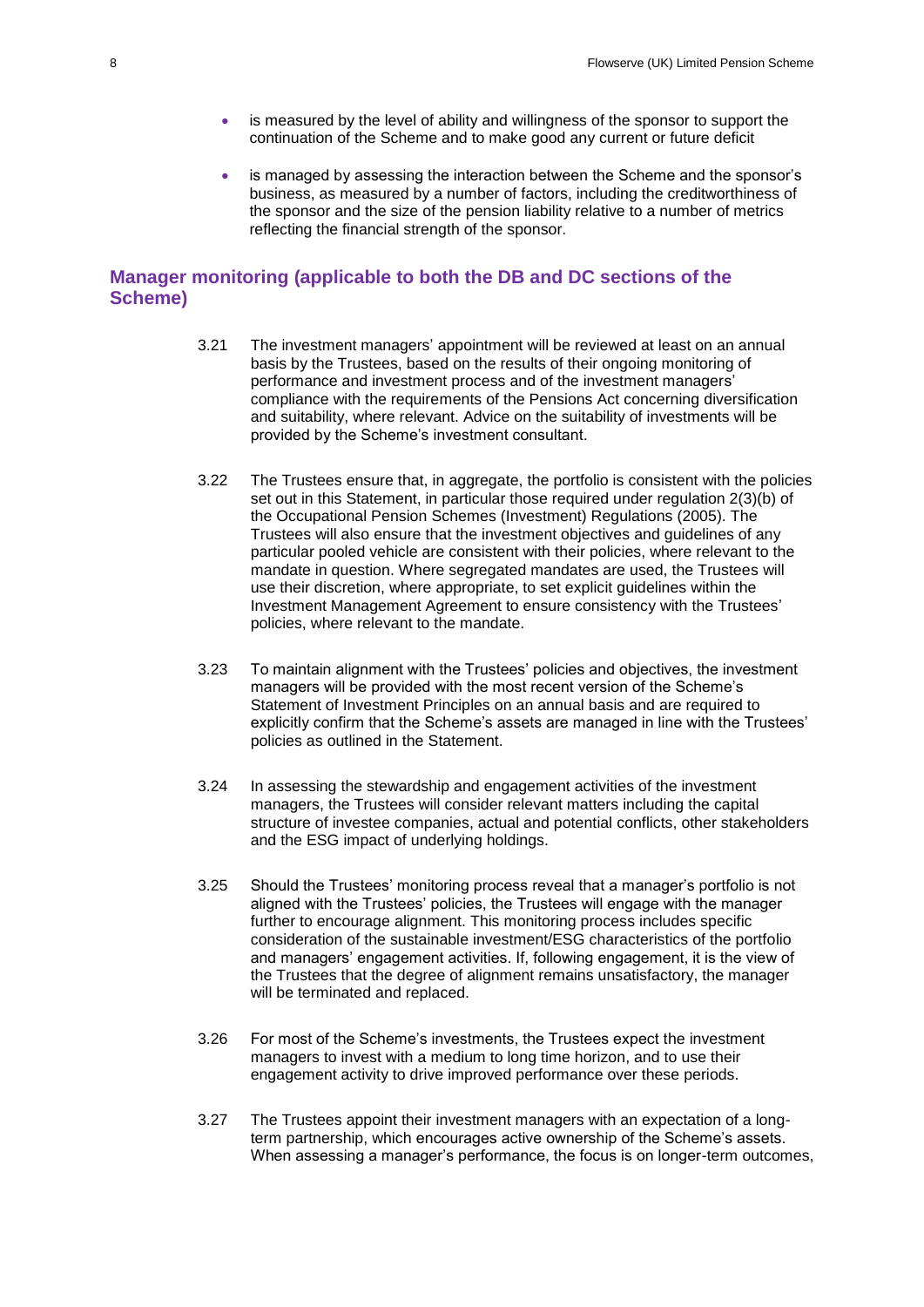and the Trustees would not expect to terminate a manager's appointment based purely on short term performance. However, a manager's appointment could be terminated within a shorter timeframe due to other factors such as a significant change in business structure or the investment team, or due to cashflow requirements of the Scheme.

## **Transaction costs**

3.28 The Trustees have considered the policies of the Investment Managers on transaction costs (including commissions) and are comfortable with them. The Trustees will continue to monitor this from time to time. In assessing the appropriateness of the portfolio turnover costs at an individual manager level, the Trustees will have regard to the actual portfolio turnover and how this compares with the expected turnover range for that mandate.

## **Fees**

- 3.29 The Investment Managers are paid an ad valorem fee, in line with normal market practice, for a given scope of services which includes consideration of long-term factors and engagement.
- 3.30 Fees are also paid to the Scheme's Actuary and investment consultant.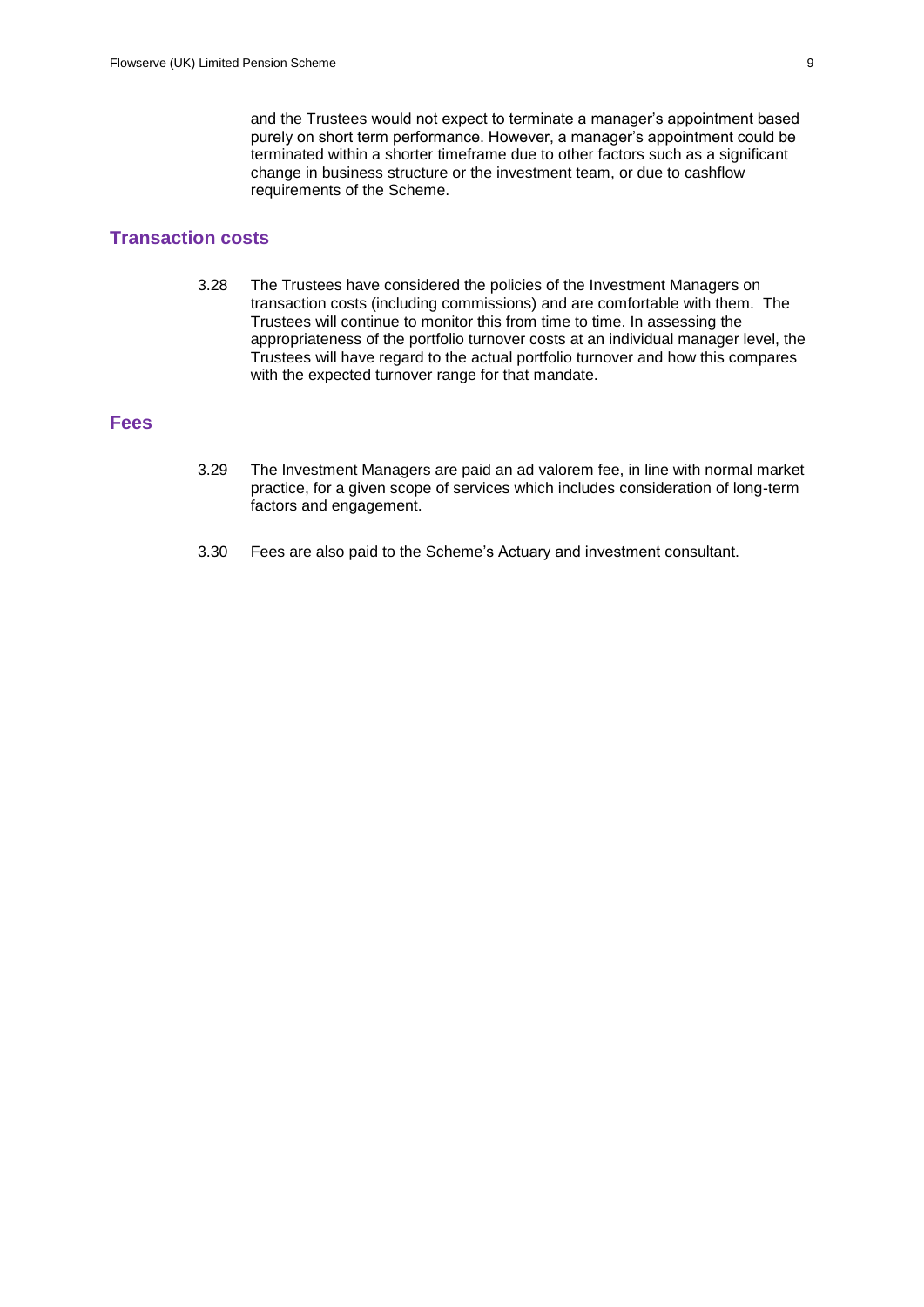## Section 4: DC Section Investment Policy

- 4.1 The Trustees recognise that members have differing investment needs and that these may change during the course of members' working lives. They also recognise that members have different attitudes to risk. The Trustees believe that members should make their own investment decisions based on their individual circumstances. If no fund choice is made, a default investment option is used.
- 4.2 The Trustees' objective therefore is to make available a range of investment options which should assist members in achieving the following, whilst avoiding over complexity:
	- Maximising the value of retirement benefits.
	- Protecting the value of those benefits in the years approaching retirement.
	- Providing a suitable default investment option for the members that allows them to start saving retirement benefits without the necessity of making an investment decision.
	- Providing a range of investment options to meet the investment needs of members as they approach retirement.
	- Providing sufficient self-select investment options to allow members access to a suitable range of asset classes and investment risk, for members to be able to tailor their own investments to meet their own needs.
- 4.3 The Trustees have considered risk from a number of perspectives, including:
	- The risk that the investment over members' working lives will not keep pace with inflation and does not, therefore, secure an adequate retirement income.
	- The risk that investment market movements in the period just prior to retirement, lead to a substantial reduction in the anticipated level of pension and/or cash lump sum.
	- The risk that the investment vehicles in which monies are invested underperform the expectation of the Trustees.
	- The risk that members may be invested in inappropriate investment options which do not suit the member's retirement goals.
- 4.4 The Trustees use Aviva, LGIM, HSBC and BlackRock as providers for the DC investment options. Aviva invests members' contributions through pooled funds.
- 4.5 The latest detailed review of the DC section investment options was undertaken in 2016. The Trustees revisited this review in Q1 2018 and decided to implement a number of changes to the investment strategy, principally as a result of the Pension Freedoms legislation. These changes will be implemented towards the end of Quarter 3/Quarter 4 2019.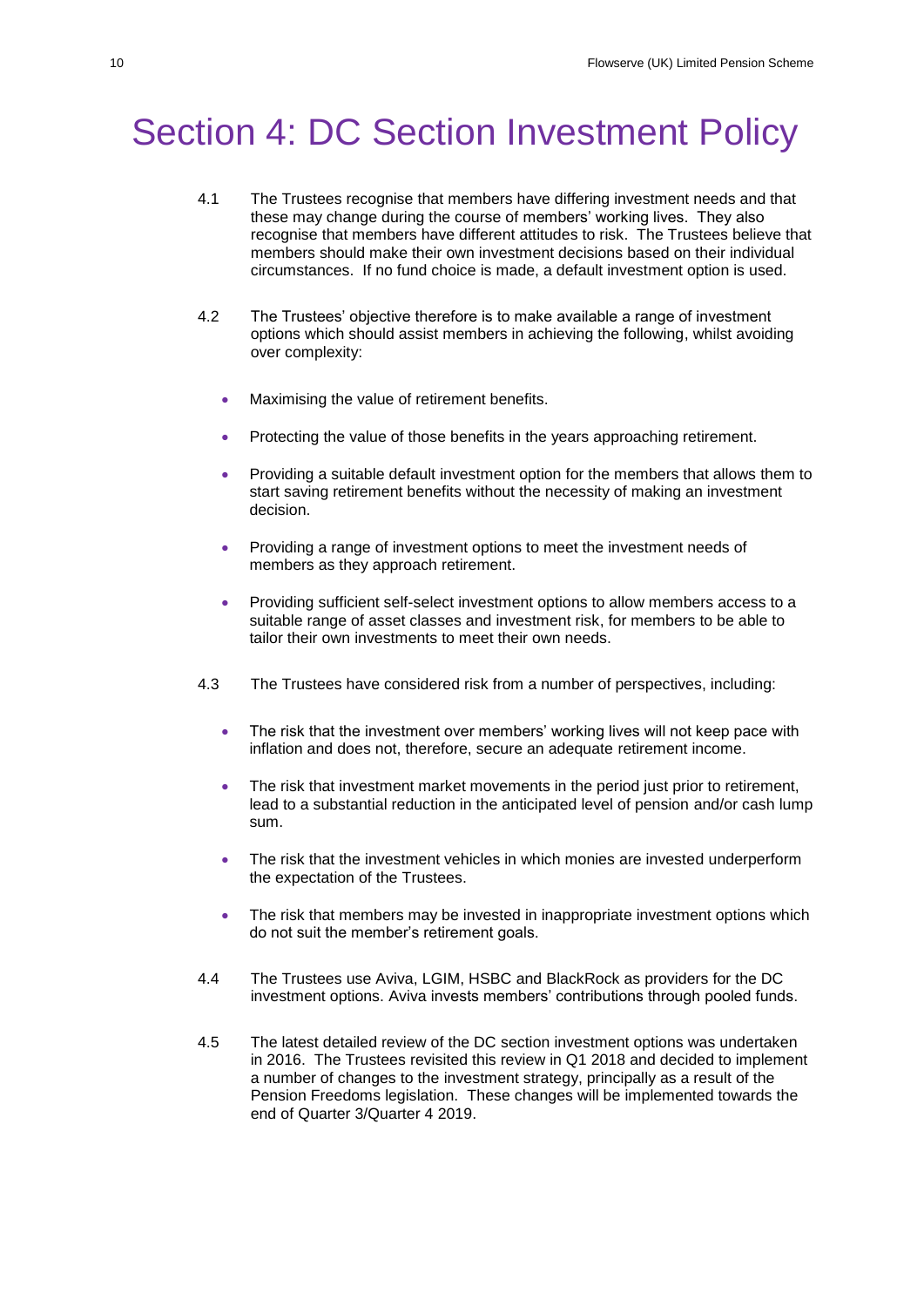## **Lifestyle options**

- 4.6 As part of the 2019 investment strategy changes, the Trustees replaced the existing lifestyle option, with a default lifestyle option, and there are an additional three focussed lifestyles. These focussed lifestyles are designed for members targeting specific retirement options:
	- taking a cash lump sum at retirement
	- purchasing an annuity
	- moving investments to a drawdown product.
- 4.7 As part of the investment strategy changes, the Trustees allowed members to retain investment in the legacy lifestyle where they had specifically selected investments to make up the growth phase of their lifestyle. As a result, a small number of members retain their investments in the legacy lifestyle arrangement including investments in the Aviva Pre-Retirement Fixed Interest Fund, which was replaced in the fund range by the Legal and General Pre-Retirement Fund.

### **Default Lifestyle**

- 4.8 The default investment option for members who do not or cannot make an investment decision is a lifestyle strategy. This option invests in the BlackRock (40:60) Global Equity Index Tracker Fund until 20 years from retirement. The assets then gradually switch into the LGIM Diversified Fund between 20 and 10 years from retirement date. In the last 10 years to retirement, the pre-retirement phase, a proportion of the assets switches from the Diversified Growth Fund to the L&G Pre-Retirement Fund and Cash Fund.
- 4.9 At retirement date the lifestyle strategy aims to be invested in a balanced approach, The Trustees believe that the balanced approach is the most appropriate strategy for the member who has not changed to one of the focussed lifestyles.
- 4.10 The default investment option has been designed following professional investment advice, taking into account detailed analysis of the demographics and potential risk appetite of the Scheme membership, to ensure it meets the needs of the majority of members.
- 4.11 The Trustees believe the default investment option is invested in the best interests of the majority of members, because:

- The growth stage of the lifestyle is designed to provide the members with suitable investment return whilst members are far away from retirement, but also manages risk by diversifying the portfolio as the members begin to approach their pre-retirement phase.

- Targets a retirement position which the Trustees believe suits the demographics of the membership, whilst also taking account of the fact that many members will not change their investment decision, even as they approach retirement.

- Members are not required to make any election to commence contributing to the default lifestyle.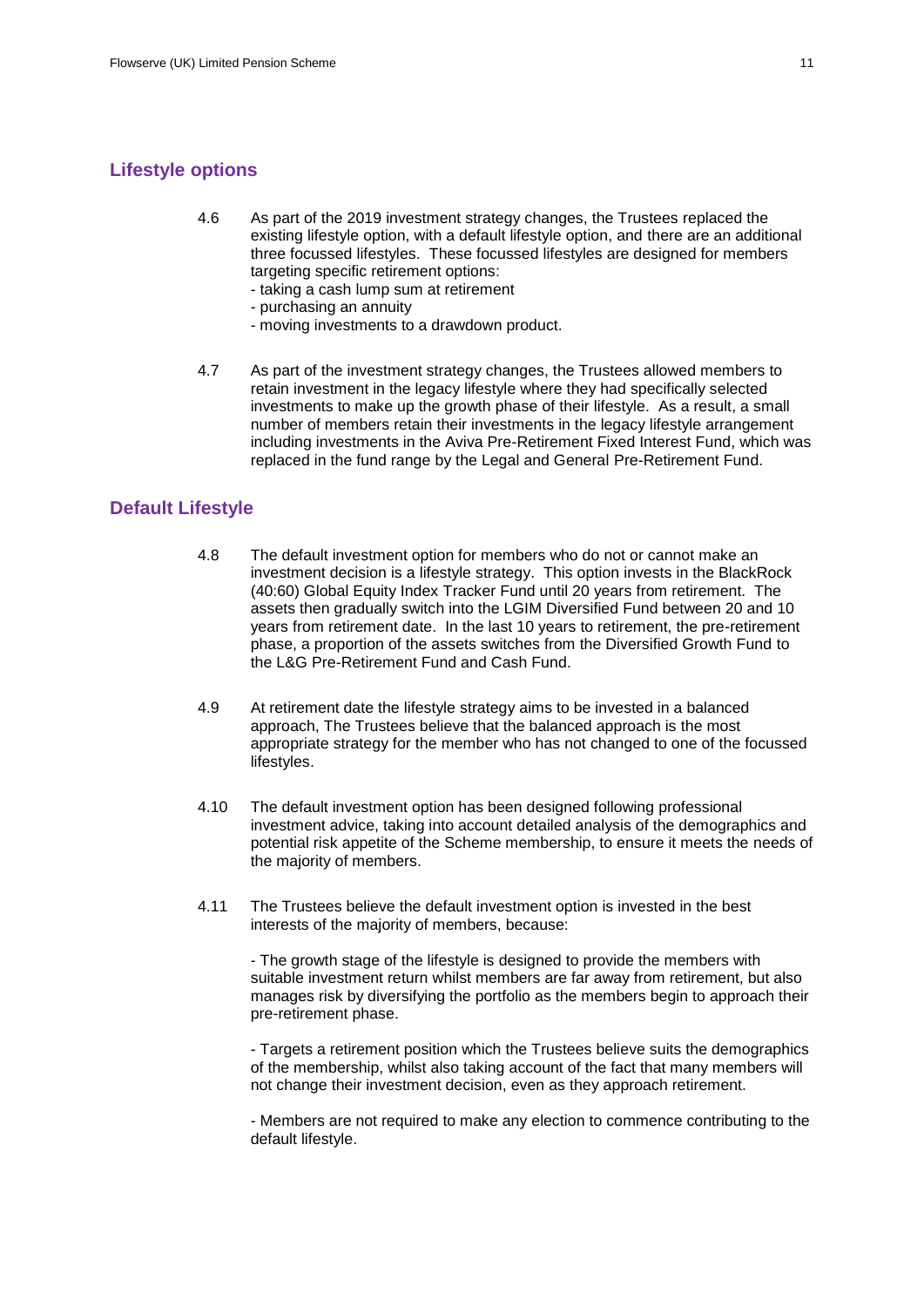## **Focussed Lifestyles**

4.12 The three focussed lifestyle profiles all invest in the same funds until 10 years from retirement.

### **Annuity Lifestyle**

4.13 This option is available for members to select who plan to purchase an annuity at retirement. At retirement, this fund predominantly invests in the L&G Pre-Retirement Fund, The Lifestyle maintains a small allocation to the LGIM Diversified Fund, to seek extra investment return close to and beyond retirement date, without adding significant investment risk to the profile. It also invests 25% in the Cash Fund at retirement.

#### **Short-term Drawdown Lifestyle**

4.14 This option is available for members to select who plan to take their Account as a cash lump sum over a short period or one off lump sum at retirement. Atretirement, this fund predominantly invests in the Cash Fund, The lifestyle maintains an allocation to the LGIM Diversified Fund, to seek extra investment return close to and beyond retirement date, without adding significant investment risk to the profile.

#### **Long-term Drawdown Lifestyle**

- 4.15 This option is available for members to select who plan to transfer their Account to a drawdown arrangement at retirement. At-retirement, this fund predominantly invests in the LGIM Diversified Fund, The Lifestyle has a small allocation to the L&G Pre-Retirement Fund at retirement and invests 25% in the Cash Fund at retirement.
- 4.16 The Trustees believe that with these options, members can control the risks identified above. They are satisfied that the spread of assets by type within each pooled fund and the respective pooled funds' policies on investing in individual securities within each type, provides adequate diversification of investments given each fund's objective. The Trustees will receive advice on the suitability of its investments on an ongoing basis.

### **Expected return on investments**

- 4.17 Over the long term, the Trustee's expectations are:
	- a For units representing "growth" assets (UK equities, overseas equities and multiasset or diversified funds), to achieve a real return (in excess of inflation) over the long term. The Trustees consider short-term volatility in equity price behaviour to be acceptable, given the general expectation that over the long term equities will outperform the other major asset classes.
	- b For units representing annuity price matching assets (UK gilts, for example in Pre-Retirement funds), to achieve a rate of return which is expected to be approximately in line with changes in the cost of providing fixed income annuities.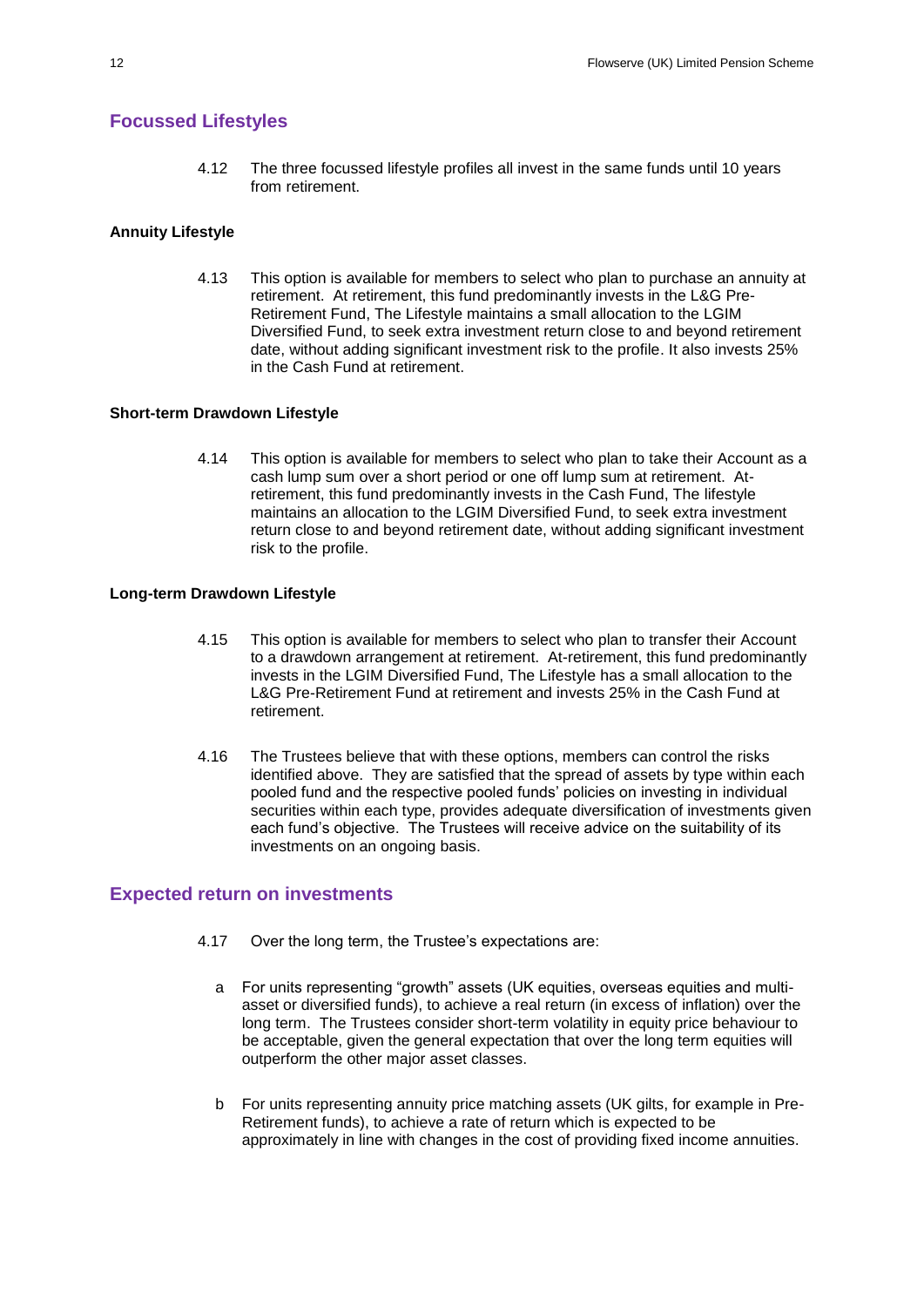c For units representing cash, to protect the capital value of the investment and achieve a rate of return in line with money market interest rates.

### **Fund Range**

- 4.18 The following provides details of the component funds in the fund range managed by the various investment managers, including details of each fund's objective.
- 4.19 In addition to the funds listed, a single member accesses the Aviva Pacific Basin fund. This fund falls outside of the restricted fund range made available to members by the Trustees. However, the Trustees have allowed the member to retain this investment and monitor the performance of this fund on an ongoing basis.

### **Aviva**

- 4.20 In line with the objectives and risks above, the following investment options are available through Aviva:
	- Stewardship Fund
	- Property Cash Fund
- 4.21 A brief description of the funds is shown below.

#### **Stewardship (Ethical) Fund:**

4.22 This fund is managed by Aviva Investors. This fund aims to provide exposure to an ethically screened portfolio of assets in order to produce capital growth. It will mainly be invested in UK equities. It may also invest in other equities, warrants, convertibles, money market instruments and short-term bonds.

#### **Property**

4.23 This fund is managed by Schroder Investment Management Limited. The fund aims to generate capital growth and income by investing mainly in UK commercial property. The fund may also invest in UK listed property equities, including real estate investment trusts, shares issued by companies that own, develop or manage direct property and property index certificates. The fund may also invest in money market instruments, short-term bonds, derivatives and in other direct property funds.

### **Cash Fund**

4.24 This fund is managed by Schroder Investment Management Limited. This fund aims to provide short-term liquidity by investing in money market instruments, bonds and cash. It may invest in bonds issued or backed by the UK Government as well as commercial paper, cash and near cash assets such as deposits and certificates of deposit.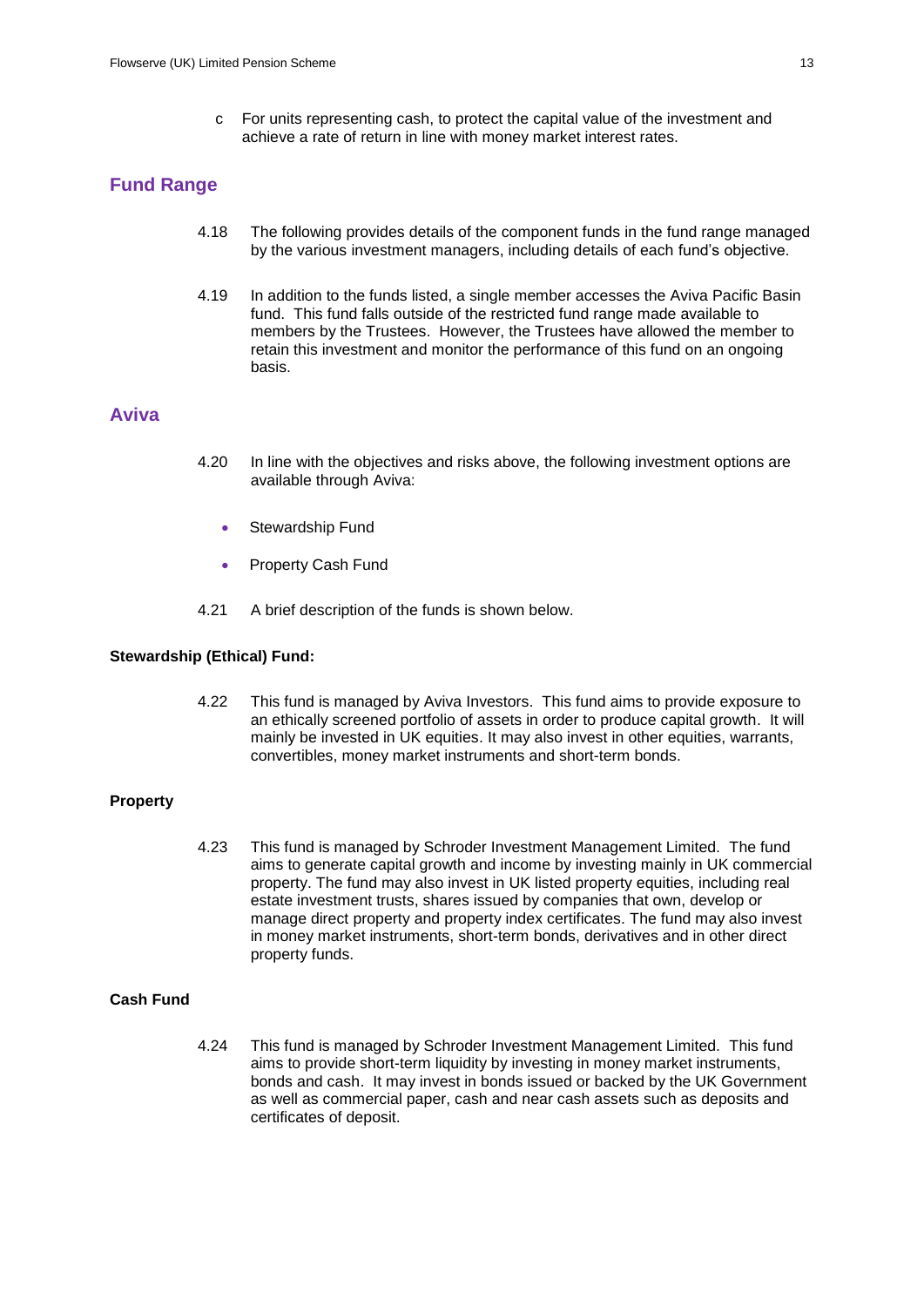## **BlackRock**

- 4.25 In line with the objectives and risks above, the following passive investment options are available through BlackRock via the Aviva platform:
	- UK Equity Index Tracker(40:60) Global Equity Index Tracker
	- World (Ex-UK) Equity Index Tracker
	- Over 5 Year Index-Linked Gilt Index Tracker
	- Emerging Markets Equity Index Tracker
- 4.26 A brief description of the funds is shown below.

#### **UK Equity Index Tracker**

4.27 This fund invests in the shares of UK companies and aims to achieve a return that is consistent with the return of the FTSE All-Share Index. This index is widely regarded as the benchmark for UK pension fund investment in shares of companies in the UK.

#### **(40:60) Global Equity Index Tracker**

4.28 This fund invests primarily in equities, both in the UK and overseas markets. This fund has approximately 40% invested in the shares of UK companies. The remaining 60% is invested in overseas companies in the US, Europe (excluding UK) and the Far East. The fund aims to provide returns broadly consistent with the markets in which it invests.

#### **World (Ex-UK) Equity Index Tracker**

4.29 This fund invests in the shares of overseas companies (Europe, Japan, Far East, US and Canadian markets) according to market capitalisation weightings. Within each of those markets, the fund aims to generate returns consistent with those of each country's primary share market. The fund aims to achieve a return in line with the FTSE All-World Developed ex-UK Index.

### **Over 5 Year Index-Linked Gilts Index Tracker**

4.30 This fund invests in UK Government index-linked securities (index-linked gilts) that have a maturity period of 5 years or longer. The fund aims to achieve a return consistent with the FTSE UK Gilts Index Linked Over 5 Years Index.

#### **Emerging Markets Equity Index Tracker**

4.31 This fund invests in equities of countries defined as emerging markets. This fund's objective is to achieve a return that is consistent with the return of the MSCI Emerging Markets Index.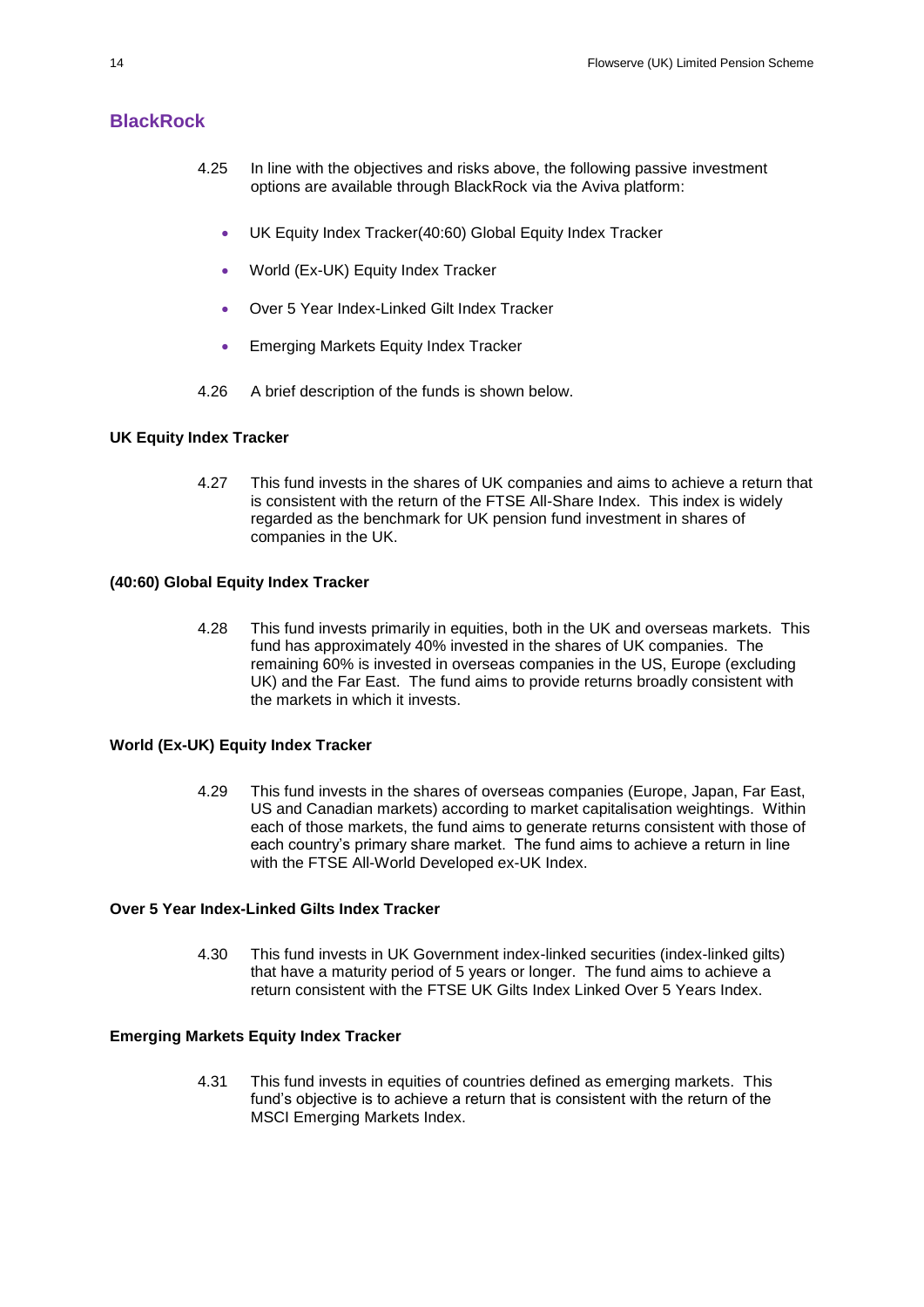## **LGIM**

- 4.32 The following funds are available through LGIM via the Aviva platform.
	- LGIM Diversified Fund
	- L&G Pre-retirement Fund
- 4.33 A brief description of the funds follows.

#### **LGIM Diversified**

4.34 The investment objective of the Fund is to provide long-term investment growth through exposure to a diversified range of asset classes.

#### **Legal & General (PMC) Pre-retirement**

4.35 The fund aims to provide diversified exposure to assets that reflect the investments underlying typical traditional level annuity product. The fund invests in LGIM's index-tracking bond funds to gain exposure to these assets. The fund, however, cannot provide full protection against changes in annuity rates for individual members since these also depend upon a number of other factors (e.g. changes to mortality assumptions). The asset allocation is reviewed quarterly by LGIM's Strategic Investment and Risk Management team and the fund will not take short-term, tactical asset allocation positions.

## **HSBC**

4.36 The Trustees allow access to the HSBC Islamic Global Equity Index Fund via the Aviva platform. This fund is predominantly added to the fund range to provide an investment option compliant with Shariah Law.

#### **HSBC Islamic Global Equity Index**

4.37 This fund aims to create long term appreciation of capital through investment in a diversified portfolio of securities as defined by a relevant world index, which meets Islamic investment principles as interpreted and laid down by the Shariah Committee and provided to the Board of Directors of the fund.

#### **Suitability for members of fund range**

4.38 The Trustees believe that the equity funds offered (BlackRock passive, stewardship and Shariah Law compliant) are appropriate for members who are not close to retirement. These funds are appropriate for members with the aim of maximising long-term returns (albeit in relation to the risks taken, for example an index-tracking fund would be expected to have a lower expected long-term return than an actively managed fund of the same type, however, restricts the possibility of receiving investment returns which aren't in line with the market returns). These also provide members with opportunities to invest in funds with an ethical focus or based on a set of religious beliefs.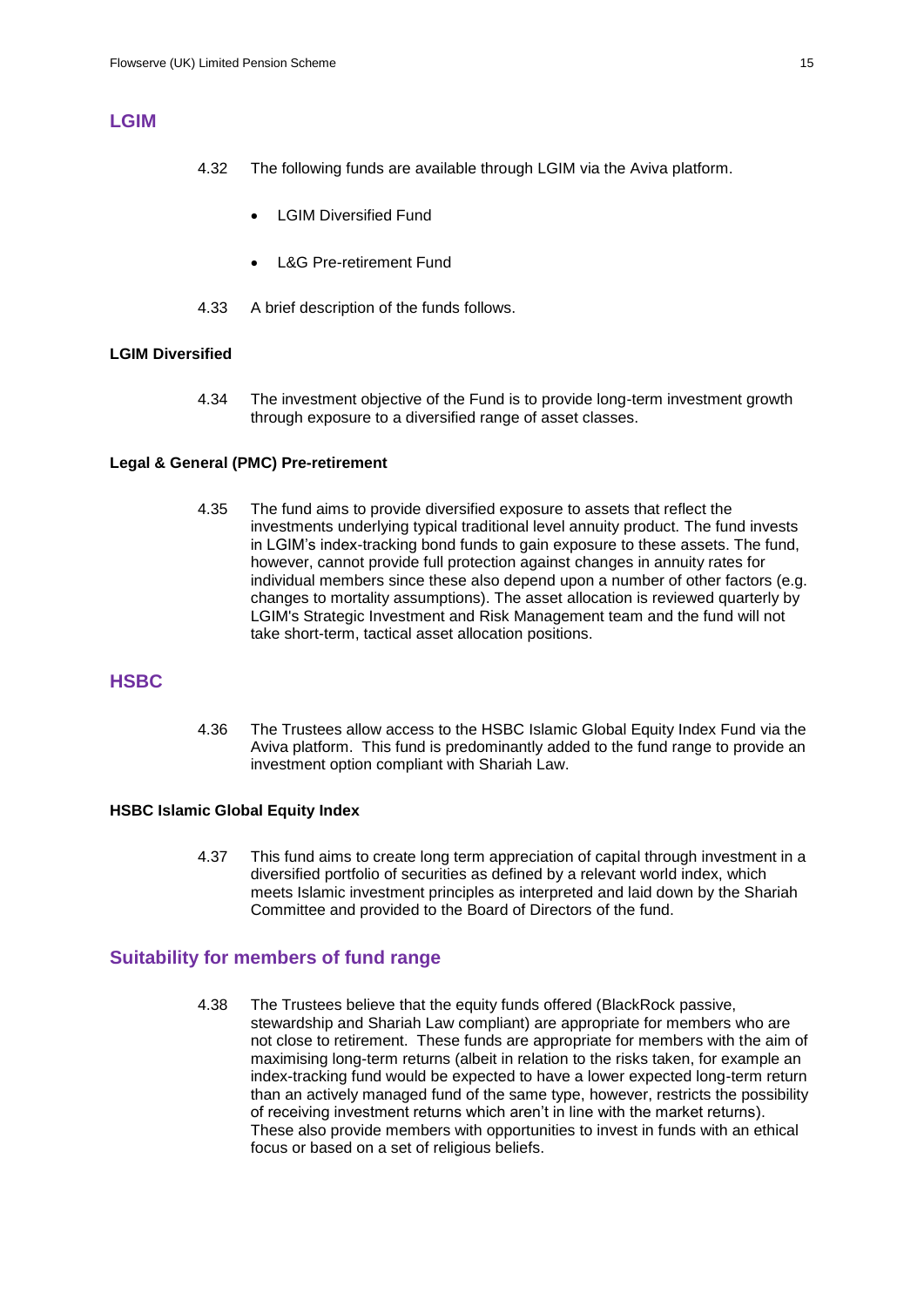- 4.39 . The Trustees believe that the diversified fund provides members with the opportunity to seek investment return but allows members the opportunity to diversify their investments to reduce risk (albeit for potentially less return than investing solely in equities).
- 4.40 The Pre-retirement and Cash funds are aimed primarily at members approaching retirement. The Pre-retirement Fund provides a measure of protection against fluctuations in level annuity prices. The lifestyle investment options use these funds in the pre-retirement phase in different complements, depending on the retirement goal the lifestyle is targeting.
- 4.41 The following are specialist funds for investment in the self-select range, these are to provide access to more specialist asset classes for the members. These include the Property fund, Emerging Markets fund, and the Islamic Global Equity Index fund.
- 4.42 Members are free to choose combinations of the above funds for investing contributions. The Trustees welcome and will consider the views and feedback from members when received.

### **Default Arrangements**

- 4.43 Under the definition of "default arrangement" under The Occupational Pension Scheme (Charges and Governance) Regulations 2015, there are several default arrangements.
- 4.44 The default Lifestyle option is the default investment option for members who do not make an investment decision
- 4.45 In addition, the following funds classify as default arrangements, as they have received assets in the past from other funds as part of previous investment changes to the Scheme. These assets would have been moved without member consent:
	- Aviva BlackRock (40:60) Global Equity Index Tracker
	- Aviva Legal & General Pre-retirement (PMC)
	- Aviva BlackRock UK Equity Index Tracker
	- Aviva BlackRock World (Ex-UK) Equity Index Tracker
- 4.46 The Trustees believe that these investments which were transferred without member consent, provided members with a more appropriate investment option at the time of the transfer, and as such the transfers were made in the best interests of the members.

### **Rights attached to investments**

4.47 The Trustees' policy is to delegate responsibility for the exercising of rights (including voting rights) attaching to investments to the investment managers and to encourage the manager to exercise those rights. The investment managers provide regular reports to the Trustees detailing their voting activity.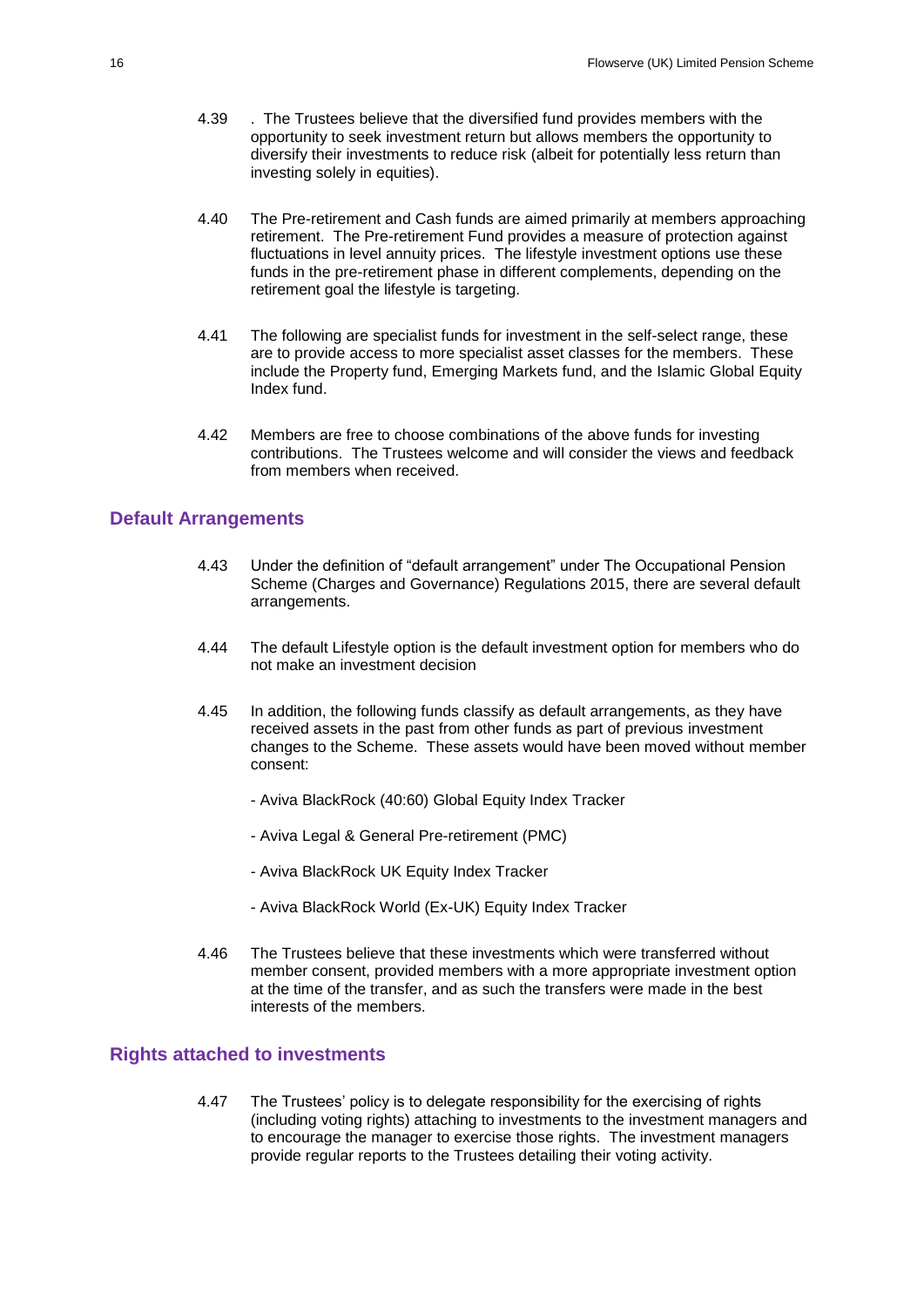## **Selection and removal of investment managers and investment options/funds**

4.48 With assistance from the Scheme's advisors, the Trustees monitor the investment managers and the investment options/funds in line with the objectives and risks above. A proportionate approach is taken, given that the majority of funds are passively managed.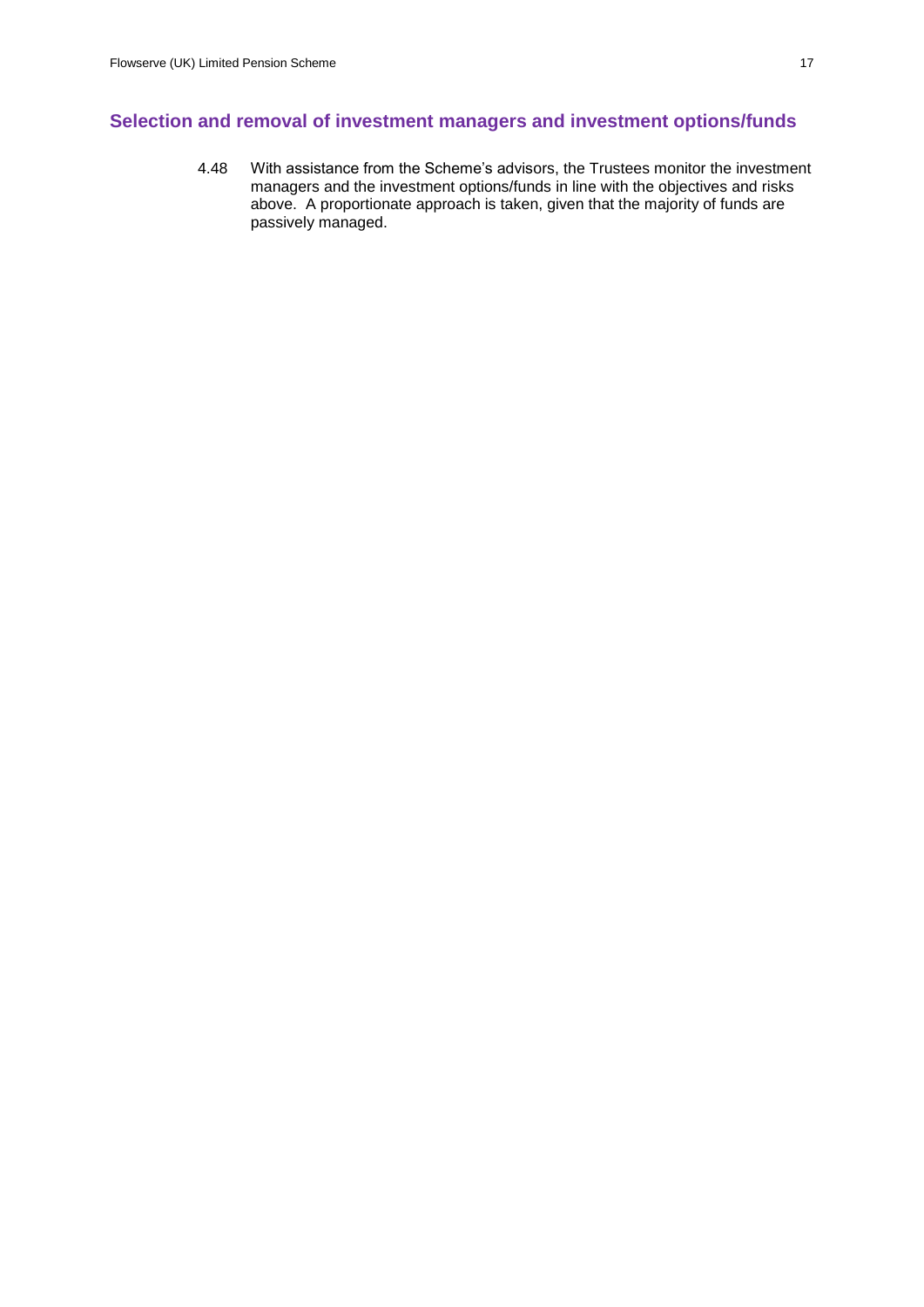# Section 5: Additional Voluntary Contributions (AVCs)

- 5.1 A small number of DB Section members retain investments with Utmost Life & Pensions (previously policies with Equitable Life), Standard Life and Prudential. At the start of 2020, the transfer of Equitable Life's UK policies to Utmost Life & Pensions took place. As a result, assets previously held in the Equitable Life With Profits Fund were converted to unit-linked policies and transferred into the Utmost Secure Cash Fund (as a temporary measure). Following advice from the investment consultant, the assets in the Utmost Secure Cash Fund were gradually moved into the Utmost's Investing by Age Strategy over a six-month period from 1 July 2020. The Utmost Investing by Age Strategy is classed as a new default arrangement, as per the broader definition of a default in the Occupational Pension Scheme (Preservation of Benefit and Charges and Governance) (Amendment) Regulations 2018.
- 5.2 With the assistance of the Scheme's consultants, these arrangements are reviewed from time to time to ensure that the investment performance achieved is acceptable and the investment profile of the funds remains consistent with the objectives of the Trustees and needs of the members.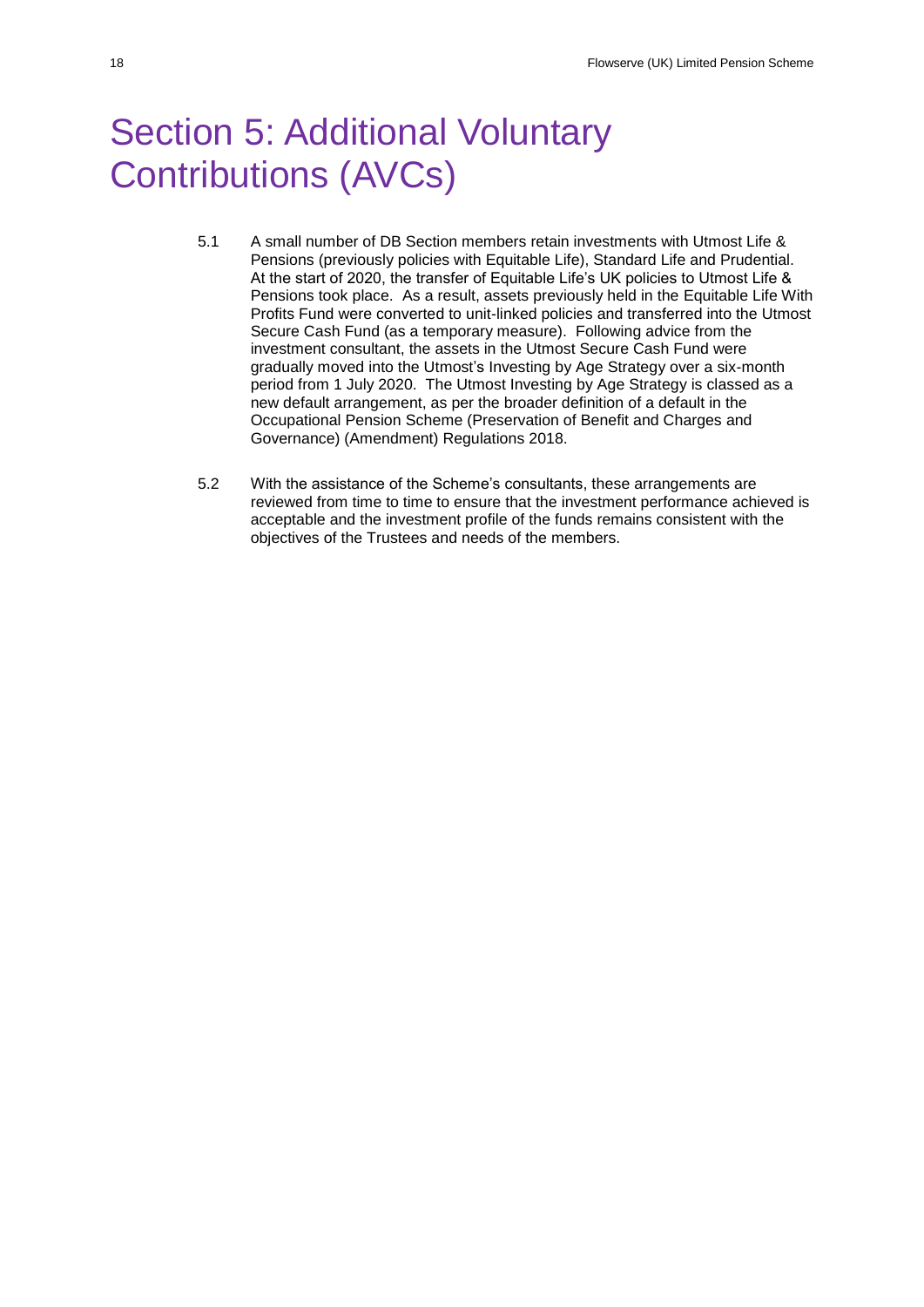## Section 6: Social, Environmental or Ethically Responsible Investment & Corporate Governance

- 6.1 In accordance with the Occupational Pension Schemes (Investment and disclosure (Amendment)) Regulations 2018, the Trustees make the following statements:
- 6.2 The Trustees have considered the extent to which Environmental, Social and Governance (ESG) factors should be taken into account in the selection, retention and realisation of investments, and their policy in relation to the exercise of the rights (including voting rights) attaching to investments. The Trustee has delegated selection, retention, and realisation of investments to the Scheme's investment managers. The Trustees recognise that a company's long-term financial success is influenced by a range of factors including appropriate management of ESG issues. Whilst it is the Trustees' preference that all companies should be run in a socially responsible way, it takes the view that its primary responsibility is to act in the best financial interest of the members of the Scheme. Therefore, the Trustees' policy is that the extent to which ESG considerations (including climate change) may have a materially financial impact on the portfolio will be taken into account by the investment managers in the exercise of their delegated duties where appropriate. Non-financial matters, such as members' views are not taken into account.
- 6.3 The Trustees expect its managers to sign up to their local stewardship code, inkeeping with good practice. The Trustees will monitor the activities of all of its managers on a regular basis but appreciates that its applicability may be limited for certain asset classes.
- 6.4 The Investment Advisor has a dedicated Sustainable Investment resource and a network of subject matter experts. The consideration of ESG issues is fully embedded in the manager recommendation process and is monitored on an ongoing basis. Whilst considering the limitations for each manager, the Investment Advisor expects managers to have sustainability processes to align with the investment risk and return characteristics of the strategy. Where a manager does not comply or improve on their current stance on Sustainable Investment, the manager's position in the portfolio is reviewed.
- 6.5 TWIM has appointed Hermes EOS to undertake public policy engagement on its behalf as well as company level engagement. The Trustees policy is to delegate responsibility for the exercising of rights (including voting rights) attaching to investments to the investment managers.
- 6.6 For the DC Section, as the assets of the Scheme are managed in pooled arrangements, the Trustees accept that the assets are subject to the investment managers' own policies on ESG and on rights attaching to investments. The Trustees are conscious of the changes to market practice in this area and will take this into account when reviewing the shape of the fund range and default fund composition.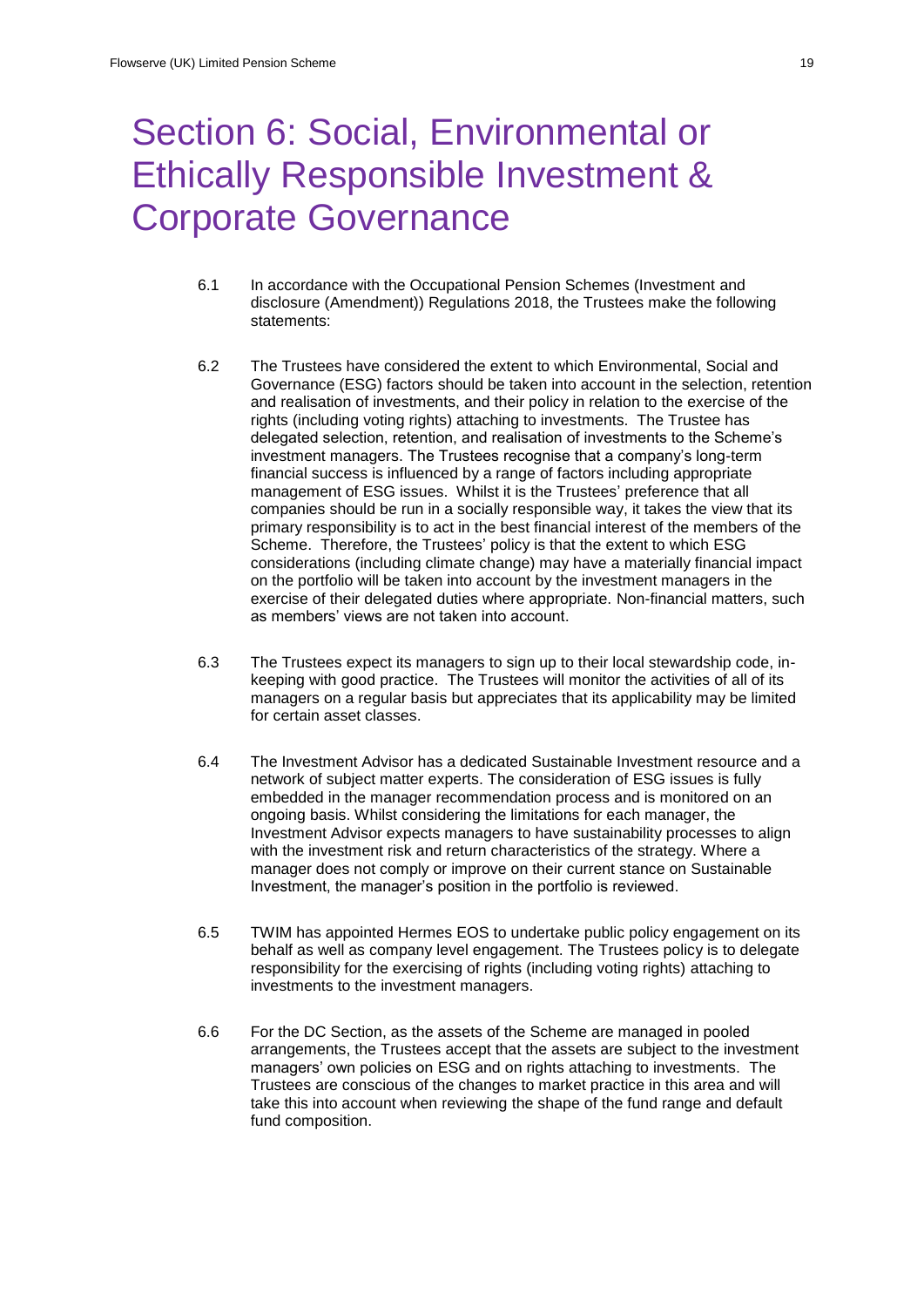- 6.7 Aviva, the provider for the DC Section, takes an active role in responsible investment, including aligning the business with the United Nations Sustainable Development Goals, among others. Aviva produces an annual summary of environmental, social and governance data from across Aviva's global operations, a Corporate Responsibility Summary and an annual Responsible Investment report. These reports include Aviva's policy on stewardship including engagement with firms and exercise of voting rights.
- 6.8 More than one ethical fund is directly offered to members of the DC section through the self-select fund range. Details of the investment managers' current corporate governance policy will be supplied to the Trustees as and when required.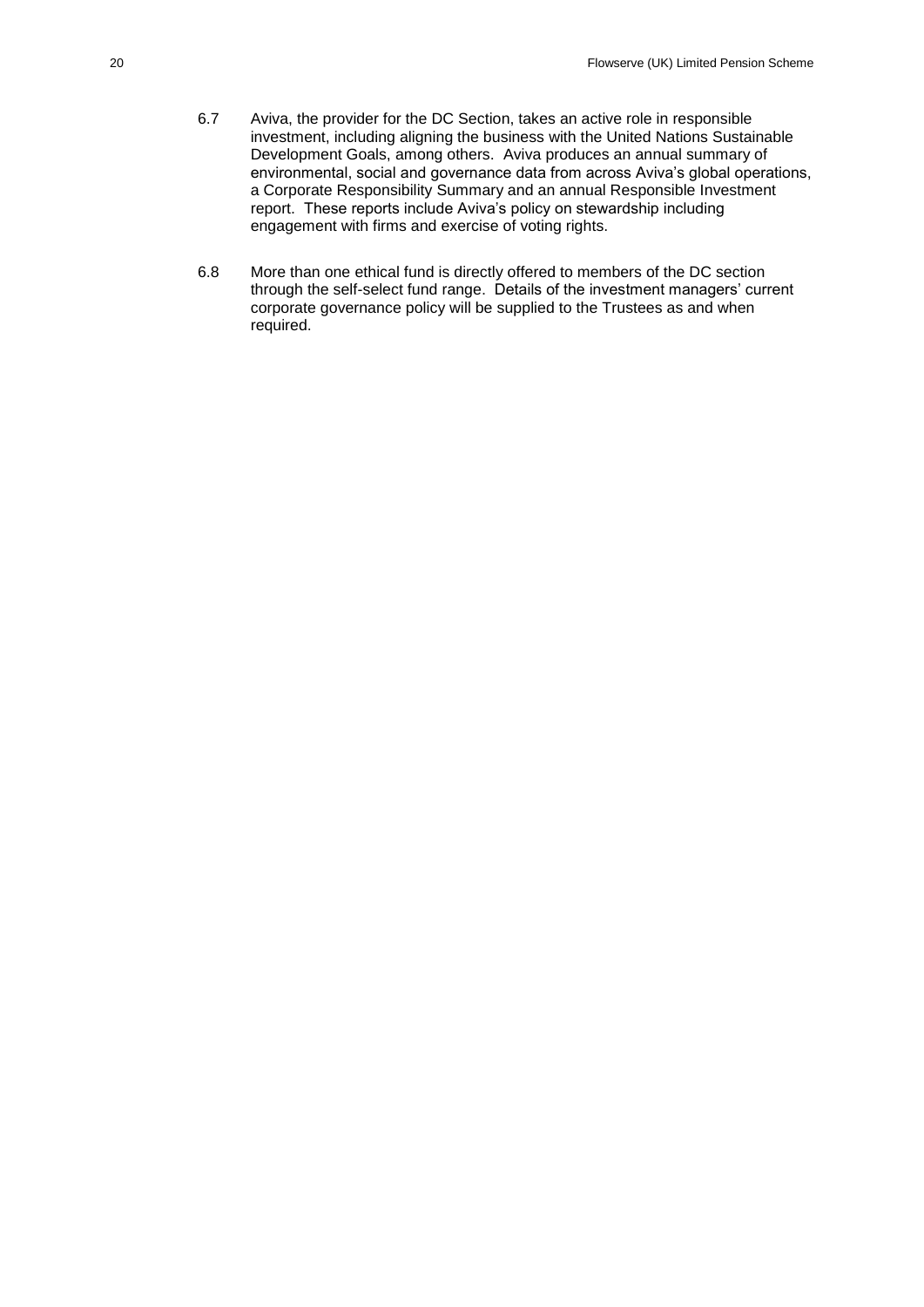## Section 7: Buying and Selling **Investments**

- 7.1 The responsibility for buying and selling investments has been delegated to the investment managers. The managers have undertaken not to exceed the Trustees' investment powers as set out in the trust deed. As already mentioned, the day to day activities which the investment managers carry out are governed by the Agreement, which is reviewed from time to time to ensure that the operating instructions, guidelines and restrictions remain appropriate.
- 7.2 In addition, the Scheme's DC investment manager has responsibility for generating cash required for benefit outgo for DC members.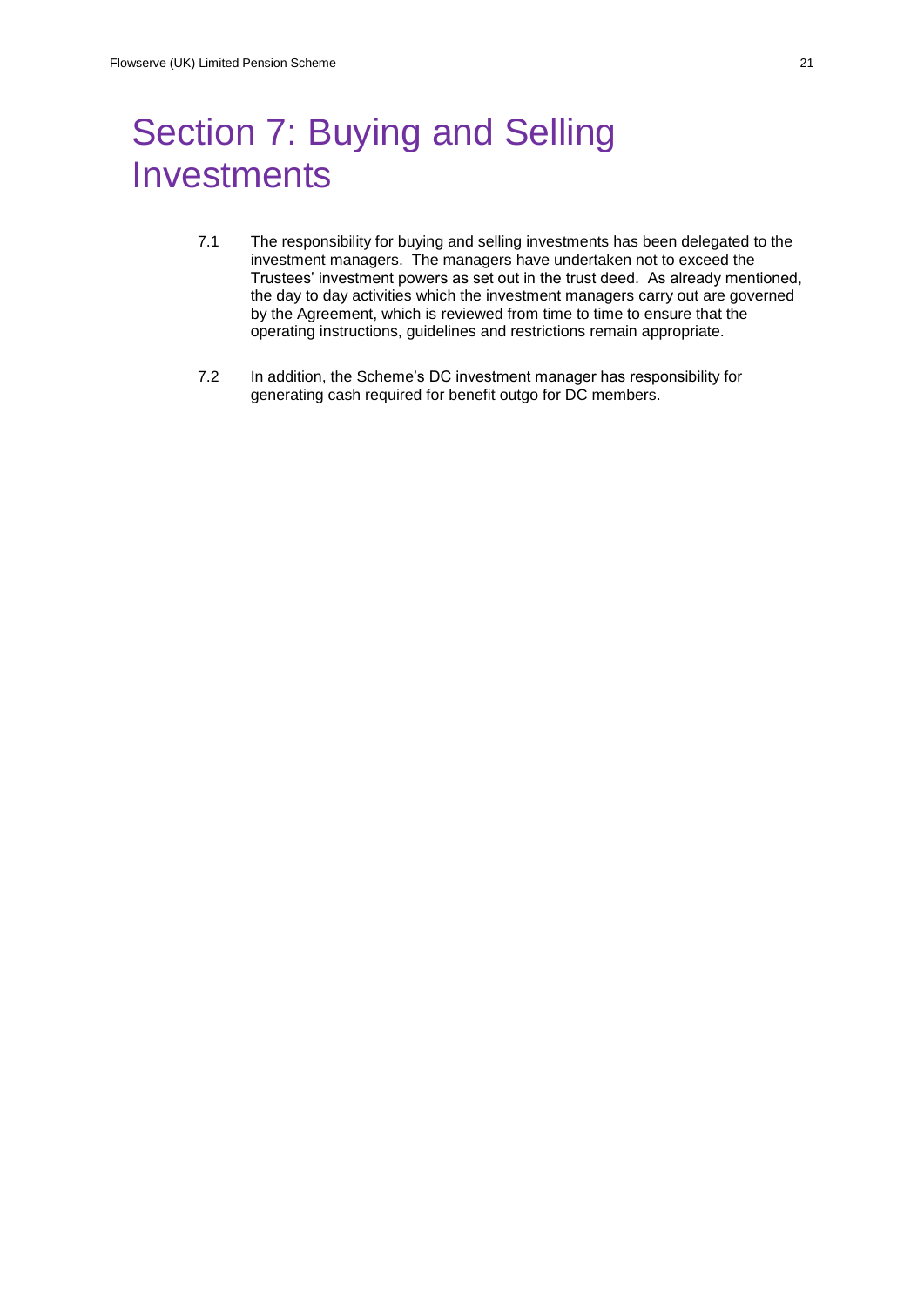## Section 8: Compliance

The Scheme's Statement of Investment Principles and annual report and accounts are available to members on request.

A copy of the Scheme's current Statement of Investment Principles is also supplied to the Sponsoring Employer, the Scheme's investment managers, the Scheme's auditors and the Scheme Actuary.

This Statement of Investment Principles, supersedes all others and adopted by the Trustees of the Flowserve (UK) Limited Pension Scheme on 23 September 2020.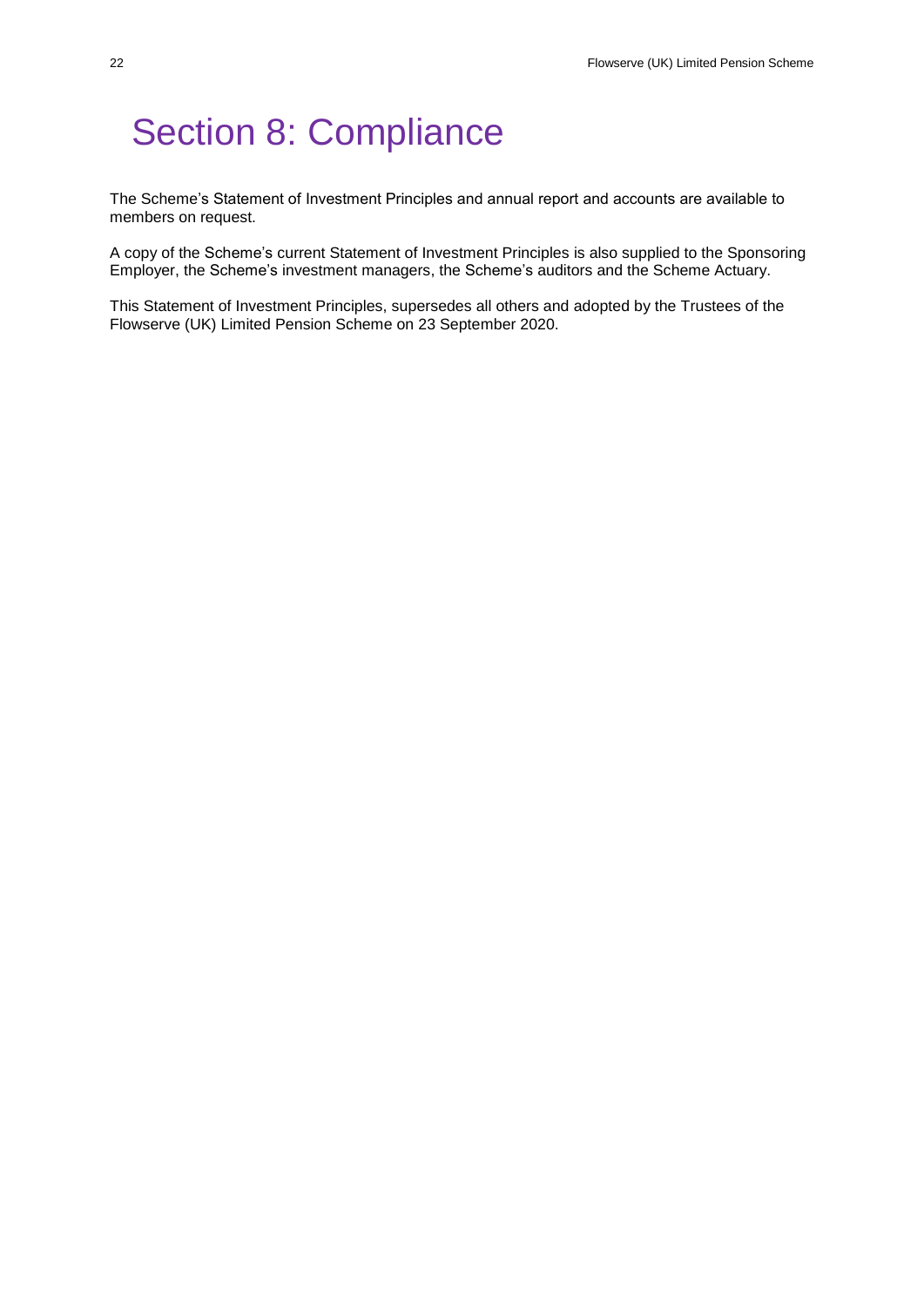# Appendix A: IGG (formerly Myners) principles

In 2000, the Government commissioned Paul Myners to investigate the factors which were distorting the investment decision-making of UK institutions. As a result of this review, it was recommended that UK defined-benefit pension funds adopt investment principles (now called the IGG Principles) as best practice. These investment principles have since been amended and are detailed as follows:

#### **Principle Best practice guidance** The high level principles represent best Best practice guidance is intended to help trustees to apply the principles effectively. Trustees are not expected to

practice throughout the industry in investment decision-making and governance. It is expected that trust boards will report against these on a voluntary 'comply or explain' basis.

#### **Principle 1: Effective decisionmaking**

- Trustees should ensure that decisions are taken by persons or organisations with the skills, knowledge, advice and resources necessary to take them effectively and monitor their implementation.
- Trustees should have sufficient expertise to be able to evaluate and challenge the advice they receive, and manage conflicts of interest.

#### **Principle 2: Clear objectives**

 Trustees should set out an overall investment objective(s) for the fund that takes account of the scheme's liabilities, the strength of the sponsor covenant and the attitude to risk of both the trustees and the sponsor, and clearly communicate these to advisers and investment managers.

#### **Principle 3: Risk and liabilities**

- In setting and reviewing their investment strategy, trustees should take account of the form and structure of liabilities.
- These include the strength of the

may use best practice examples where appropriate to help demonstrate whether compliance has been achieved.

implement every element of best practice. Rather trustees

- The board has appropriate skills for, and is run in a way that facilitates, effective decision-making.
- There are sufficient internal resources and access to external resources for trustees and Boards to make effective decisions.
- It is good practice to have an investment subcommittee, to provide the appropriate focus and skills on investment decision-making.
- There is an investment business plan and progress is regularly evaluated.
- Consider remuneration of trustees.
- Pay particular attention to managing and contracting with external advisers (including advice on strategic asset allocation, investment management and actuarial issues).
- Benchmarks and objectives are in place for the funding and investment of the scheme.
- Fund managers have clear written mandates covering scheme expectations, which include clear time horizons for performance measurement and evaluation.
- Trustees consider as appropriate, given the size of fund, a range of asset classes, active or passive management styles and the impact of investment management costs when formulating objectives and mandates.
- Consider the strength of the sponsor covenant.
- Trustees have a clear policy on willingness to accept underperformance due to market conditions.
- Trustees take into account the risks associated with their liabilities valuation and management.
- Trustees analyse factors affecting long-term
- performance and receive advice on how these impact